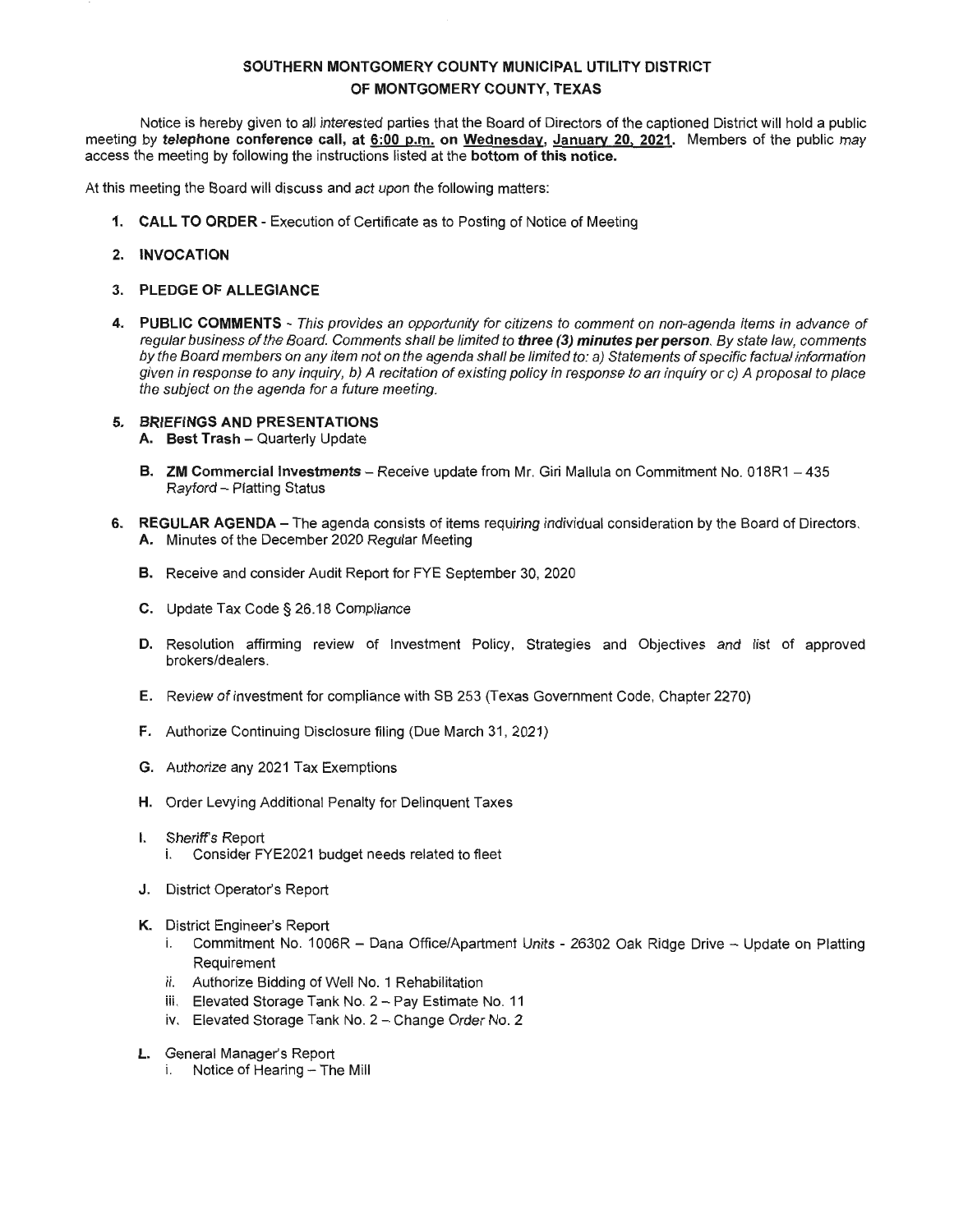- **M.** Consider updated Lease Agreement with Everiz Management, LLC
- **7. EXECUTIVE SESSION** -As deemed necessary, the Board of Directors will adjourn to Closed Session to consider the following items; however, the Board of Directors reserves the right to adjourn to Closed Session at any time during the course of the meeting as allowed by law.
	- **A.** Discussion regarding items identified elsewhere on the agenda pursuant to Texas Government Code Sections 551.071 (Consultation with Attorney), 551.072 (Real Property), 551.073 (Prospective Gifts), 551.074 (Personnel Matters), or 551.076 (Security Devices), as applicable
- 8. RECONVENE IN OPEN SESSION The Board of Directors will reconvene in Open Session in the meeting and if necessary, take action on any agenda item discussed in Closed Session and/or identified below.

10. FINANCIAL REPORTING AND DISBURSEMENTS - Review and act on the reports and disbursements for December 2020.

#### **11. FUTURE AGENDA ITEMS AND MEETINGS**

The next Southern Montgomery County MUD Special Board Meeting will be January 27, 2021.

#### **12. ADJOURN**

Persons with disabilities who plan to attend this meeting and would like to request auxiliary aids or services are requested to contact Donna Smith at 281-367-5383 ext. 11 O at least three days prior to the meeting so that appropriate arrangements can be made.

The above agenda schedule represents an estimate of the order for the indicated items, and the order is subject to change at any time.

At any time during the meeting and in compliance with the Texas Open Meetings Act, Chapter 551, Government Code, Vernon's Texas Codes, Annotated, the Southern Montgomery County Municipal Utility District Board may meet in executive session on any of the above agenda items for consultation concerning attorney-client matters (§551.071); deliberation regarding real property (§551.072); deliberation regarding prospective gift (§551.073); personnel matters (§551.074); and deliberation regarding security devices (§551.076). Any subject discussed in executive session may be subject to action during an open meeting.

THIS AGENDA HAS BEEN POSTED ON THE BULLETIN BOARD AT THE DISTRICT OFFICE AND ON THE DISTRICT'S WEBSITE AT WWW.SMCMUD.COM. A COPY MAY BE OBTAINED IN THE SOUTHERN MONTGOMERY COUNTY MUNICIPAL UTILITY DISTRICT OFFICE ON THE EVENING OF THE MEETING .



mison

Bruce Harrison President, Board of Directors

Instructions for accessing term on conference call:

On March 16, 2020, in accordance with section 418.016 of the Texas Government Code, Governor Abbott has suspended various provisions of the Texas Open Meetings Act that require government officials and members of the public to be physically present at a specified meeting location (the "Order"). In accordance with the Order, the District has implemented procedures to allow members of the public to participate and address the Board of Directors during the telephone conference meeting. To participate in the telephone conference meeting:

- 1. Please call **1-866-773-8424** and use access Code **668962#** to access the meeting and announce your name to the meeting host.
- 2. The agenda packet is available at the following web site: https://smcmud.com/.
- 3. The audio of the meeting will be recorded.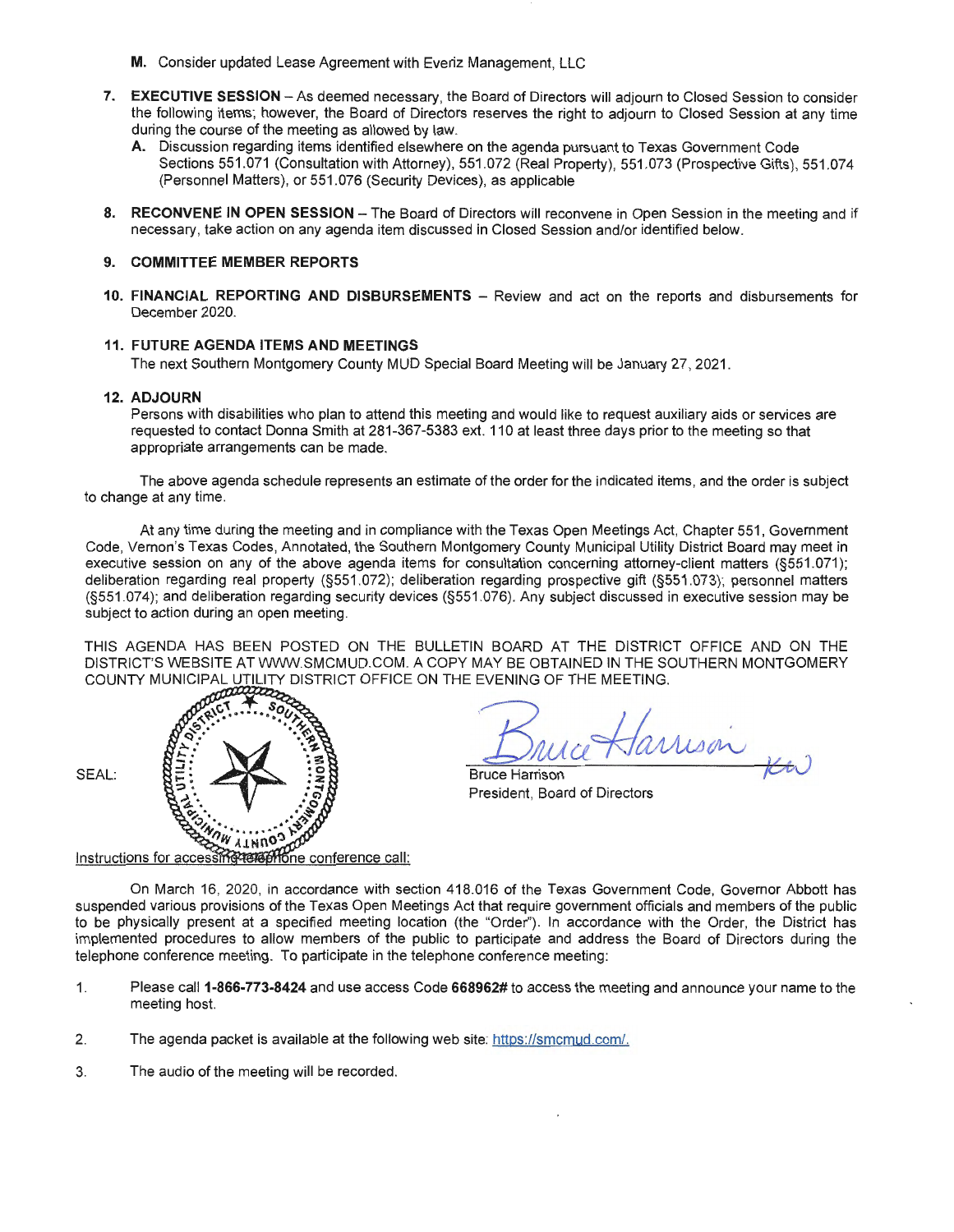Notice is hereby given to all interested parties that a Special Meeting of the Board of Directors of the captioned District will hold a public meeting by **telephone conference call, at 6:00 p.m. on Wednesday, January 27, 2021.** Members of the public may access the meeting by following the instructions listed at the **bottom of this notice.** 

At this meeting the Board will discuss and act upon the following matters:

**1. CALL TO ORDER** - Execution of Certificate as to Posting of Notice of Meeting

## **2. INVOCATION**

## **3. PLEDGE OF ALLEGIANCE**

- **4. PUBLIC COMMENTS**  This provides an opportunity for citizens to comment on non-agenda items in advance of regular business of the Board. Comments shall be limited to **three (3) minutes per person.** By state law, comments by the Board members on any item not on the agenda shall be limited to: a) Statements of specific factual information given in response to any inquiry, b) A recitation of existing policy in response to an inquiry or c) A proposal to place the subject on the agenda for a future meeting.
- **5. REGULAR AGENDA** The agenda consists of items requiring individual consideration by the Board of Directors.

**A.** Consider the 10-Year Capital Improvement Plan

- **6. EXECUTIVE SESSION** As deemed necessary, the Board of Directors will adjourn to Closed Session to consider the following items; however, the Board of Directors reserves the right to adjourn to Closed Session at any time during the course of the meeting as allowed by law.
	- **A.** Discussion regarding items identified elsewhere on the agenda pursuant to Texas Government Code Sections 551.071 (Consultation with Attorney), 551.072 (Real Property), 551 .073 (Prospective Gifts), 551 .074 (Personnel Matters), or 551 .076 (Security Devices), as applicable
- **7. RECONVENE IN OPEN SESSION** The Board of Directors will reconvene in Open Session in the meeting and if necessary, take action on any agenda item discussed in Closed Session and/or identified below.

### **8. FUTURE AGENDA ITEMS AND MEETINGS**

The next Southern Montgomery County MUD Regular Board Meeting will be February 17, 2021 .

## **9. ADJOURN**

Persons with disabilities who plan to attend this meeting and would like to request auxiliary aids or services are requested to contact Donna Smith at 281-367-5383 ext. 110 at least three days prior to the meeting so that appropriate arrangements can be made.

The above agenda schedule represents an estimate of the order for the indicated items, and the order is subject to change at any time.

At any time during the meeting and in compliance with the Texas Open Meetings Act, Chapter 551, Government Code, Vernon's Texas Codes, Annotated, the Southern Montgomery County Municipal Utility District Board may meet in executive session on any of the above agenda items for consultation concerning attorney-client matters (§551 .071); deliberation regarding real property (§551 .072); deliberation regarding prospective gift (§551.073); personnel matters (§551 .074); and deliberation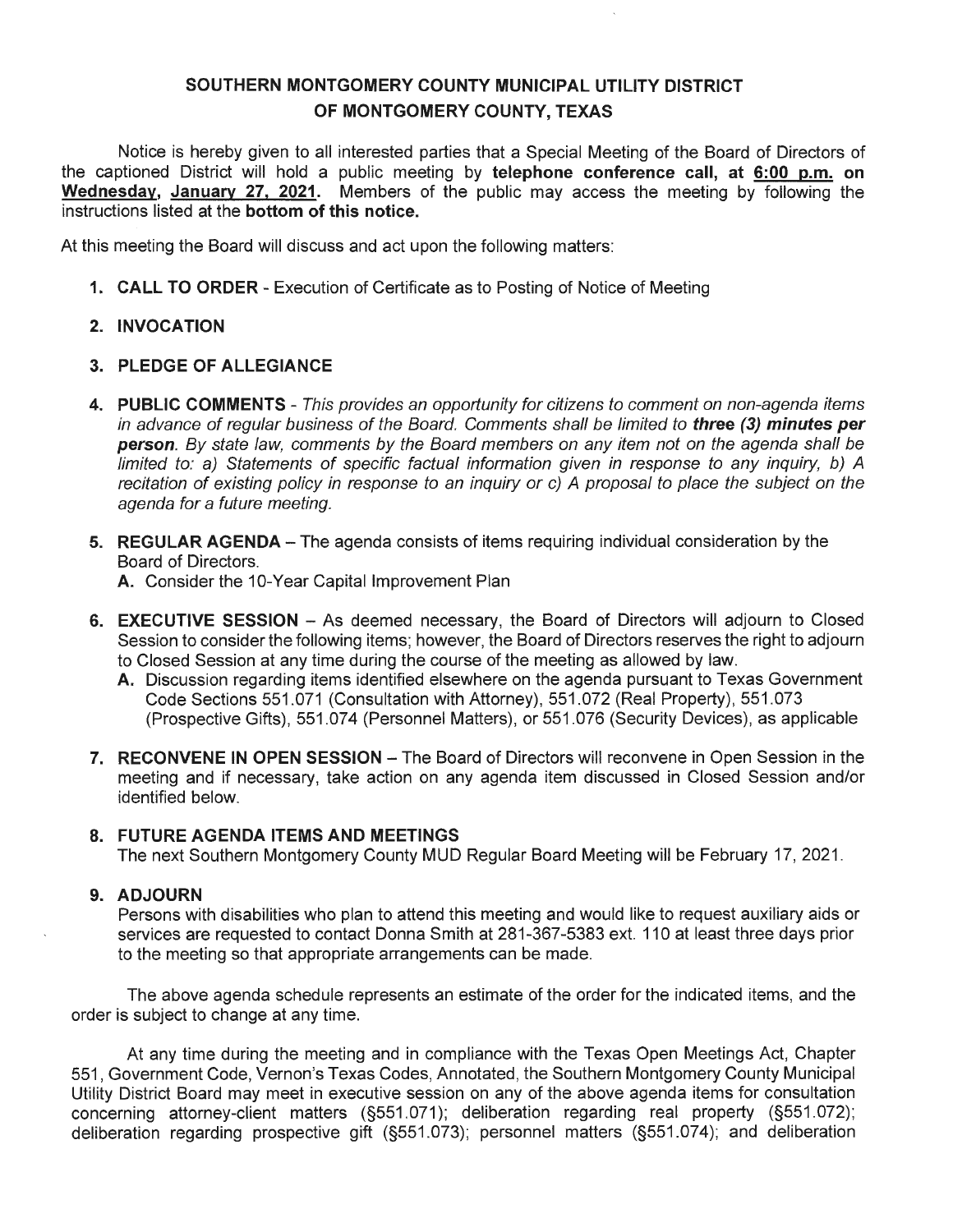regarding security devices (§551.076). Any subject discussed in executive session may be subject to action during an open meeting.

THIS AGENDA HAS BEEN POSTED ON THE BULLETIN BOARD AT THE DISTRICT OFFICE AND ON THE DISTRICT'S WEBSITE AT WWW.SMCMUD.COM. A COPY MAY BE OBTAINED IN THE SOUTHERN MONTGOMERY COUNTY MUNICIPAL UTILITY DISTRICT OFFICE ON THE EVENING OF THE MEETING.

SEAL:



un Hamson

Bruce Harrison President, Board of Directors

Instructions for accessing telephone conference call:

On March 16, 2020, in accordance with section 418.016 of the Texas Government Code, Governor Abbott has suspended various provisions of the Texas Open Meetings Act that require government officials and members of the public to be physically present at a specified meeting location (the "Order''). In accordance with the Order, the District has implemented procedures to allow members of the public to participate and address the Board of Directors during the telephone conference meeting. To participate in the telephone conference meeting:

- 1. Please call **1-866-773-8424** and use access Code **668962#** to access the meeting and announce your name to the meeting host.
- 2. The agenda packet is available at the following web site: https://smcmud.com/.
- 3. The audio of the meeting will be recorded.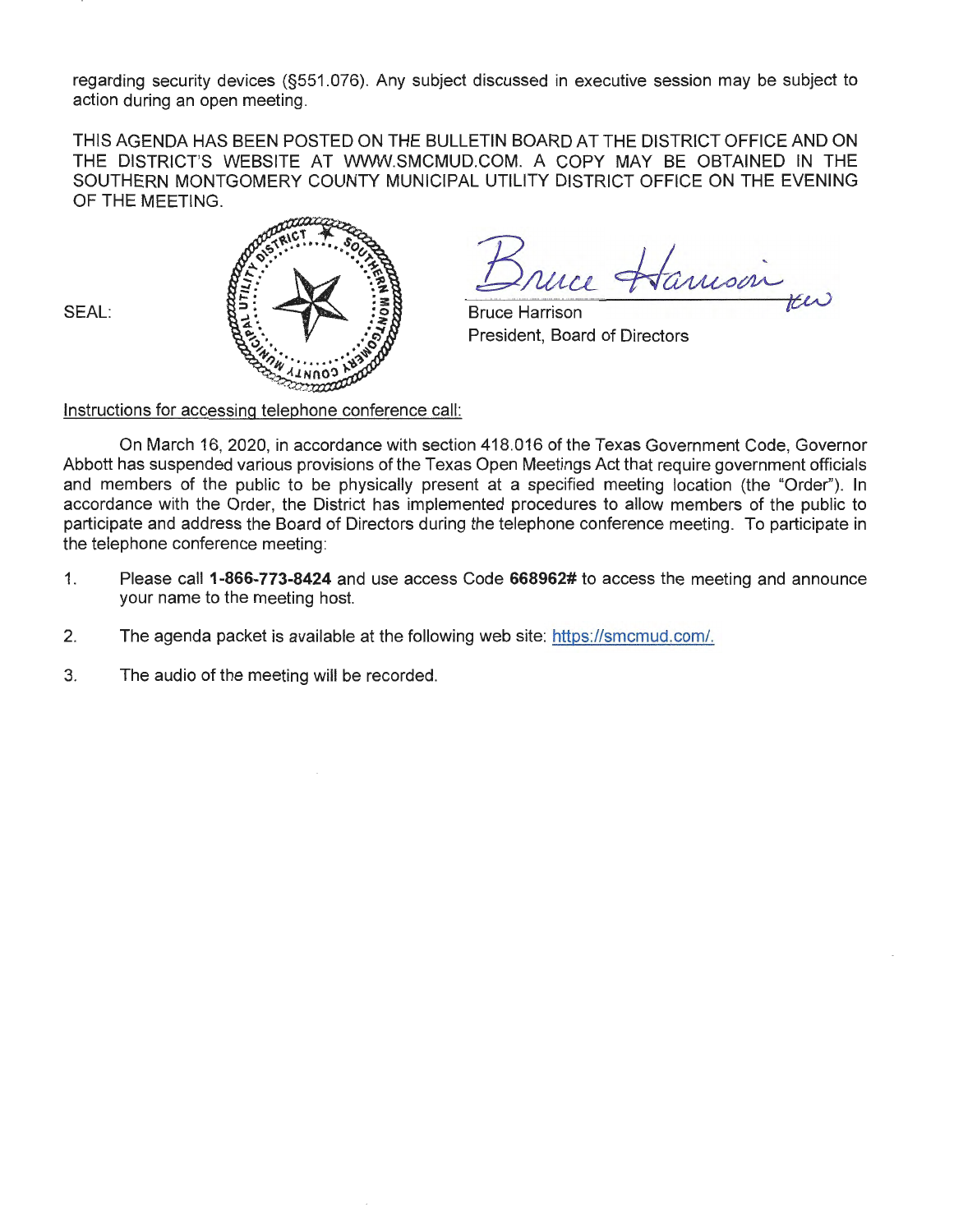Notice is hereby given to all interested parties that the Board of Directors of the captioned District will hold a public meeting by via video and/or **telephone conference call, at 6:00 p.m. on Wednesday, February 24, 2021.** Members of the public may access the meeting by following the instructions listed at the **bottom of this notice.**

At this meeting the Board will discuss and act upon the following matters:

- **1. CALL TO ORDER**  Execution of Certificate as to Posting of Notice of Meeting
- **2. INVOCATION**
- **3. PLEDGE OF ALLEGIANCE**
- **4. PUBLIC COMMENTS** *- This provides an opportunity for citizens to comment on non-agenda items in advance of regular business of the Board. Comments shall be limited to three (3) minutes per person. By state law, comments by the Board members on any item not on the agenda shall be limited to: a) Statements of specific factual information given in response to any inquiry, b) A recitation of existing policy in response to an inquiry or c) A proposal to place the subject on the agenda for a future meeting.*

#### **5. BRIEFINGS AND PRESENTATIONS**

- **A. ZM Commercial Investments**  Receive update from Mr. Giri Mallula on Commitment No. 018R1 435 Rayford – Platting Status
- **6. REGULAR AGENDA** The agenda consists of items requiring individual consideration by the Board of Directors. **A. Notice of Hearing** – Chipotle Mexican Grill, Inc. – 760 Sawdust Road
	- **B. Notice of Hearing** Lucky Acre 25501 Richards Road
	- **C. Annexation** Annexation Agreement for the Bahr Tracts
	- **D.** Minutes of the January 20, 2021 Regular Meeting
	- **E.** Minutes of the January 27, 2021 Special Meeting
	- **F.** Sheriff's Report i. Update on fleet purchase for FYE 2021
	- **G.** District Operator's Report
	- **H.** District Engineer's Report
		- i. Elevated Storage Tank No. 2 Pay Estimate No. 12
		- ii. Water Well No. 1 Consider Contract Award
	- **I.** General Manager's Report
		- i. Valve Survey
		- ii. Tyler Technologies Mobile Service App
		- iii. Health Insurance Renewal
		- iv. Path Forward for Staffing
	- **J.** Consider the placement of GPS Station(s) in the District
	- **K.** Discuss inquiring with ORN if they have an interest in the Reclaimed Water Project
	- **L.** Cyber training for the Directors
	- **M.** Resolution Authorizing Challenge to Appraisal Roll
	- **N.** Annual Report to Texas Comptroller Pursuant to SB625 (Texas Local Gov't Code, Chapter 203, Subchapter D)

**EXECUTIVE SESSION** – As deemed necessary, the Board of Directors will adjourn to Closed Session to consider the following items; however, the Board of Directors reserves the right to adjourn to Closed Session at any time during the course of the meeting as allowed by law.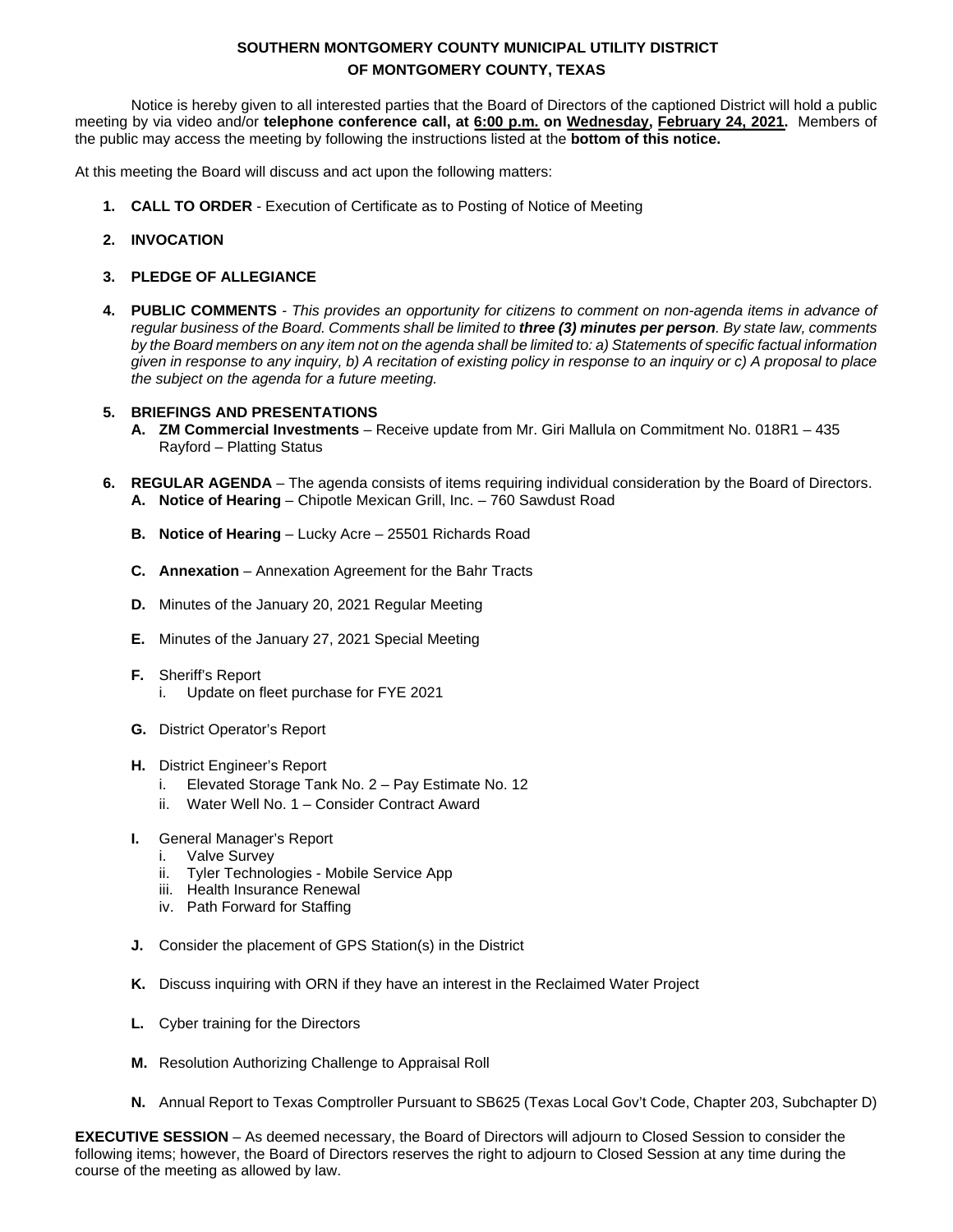- **A.** Discussion regarding items identified elsewhere on the agenda pursuant to Texas Government Code Sections 551.071 (Consultation with Attorney), 551.072 (Real Property), 551.073 (Prospective Gifts), 551.074 (Personnel Matters), or 551.076 (Security Devices), as applicable
- **7. RECONVENE IN OPEN SESSION** The Board of Directors will reconvene in Open Session in the meeting and if necessary, take action on any agenda item discussed in Closed Session and/or identified below. **A.** Consider the District's policy on weapons in the workplace and signage

- **A.** Discuss District's involvement and participation in various community events and meetings
- **9. FINANCIAL REPORTING AND DISBURSEMENTS**  Review and act on the reports and disbursements for January 2021

#### **10. FUTURE AGENDA ITEMS AND MEETINGS**

The next Southern Montgomery County MUD Special Board Meeting will be February 24, 2021.

#### **11. ADJOURN**

Persons with disabilities who plan to attend this meeting and would like to request auxiliary aids or services are requested to contact Donna Smith at 281-367-5383 ext. 110 at least three days prior to the meeting so that appropriate arrangements can be made.

The above agenda schedule represents an estimate of the order for the indicated items, and the order is subject to change at any time.

At any time during the meeting and in compliance with the Texas Open Meetings Act, Chapter 551, Government Code, Vernon's Texas Codes, Annotated, the Southern Montgomery County Municipal Utility District Board may meet in executive session on any of the above agenda items for consultation concerning attorney-client matters (§551.071); deliberation regarding real property (§551.072); deliberation regarding prospective gift (§551.073); personnel matters (§551.074); and deliberation regarding security devices (§551.076). Any subject discussed in executive session may be subject to action during an open meeting.

THIS AGENDA HAS BEEN POSTED ON THE BULLETIN BOARD AT THE DISTRICT OFFICE AND ON THE DISTRICT'S WEBSITE AT WWW.SMCMUD.COM. A COPY MAY BE OBTAINED IN THE SOUTHERN MONTGOMERY COUNTY MUNICIPAL UTILITY DISTRICT OFFICE ON THE EVENING OF THE MEETING.



Bruce Harrison

President, Board of Directors

Instructions for Accessing Meeting Held Via Video and/or Telephone Conference:

- 1. The teleconference link is: https://tinyurl.com/SMCMUDFeb24Meeting
- 2. To participate by telephone conference call **dial +1 323-484-5463**; Conference ID: **640 037 535#**
- 3. All participants have the option of joining the meeting by phone (audio portion only) or also joining the meeting by video conference using a computer or other internet capable device. If you are trying to join the video conference via mobile device or tablet, you may need to download the Microsoft Teams mobile application. Use the phone number and conference ID reflected above to participate in the meeting via conference call. If you cannot hear the meeting on your computer, you may also need to call in to the telephone conference to listen to the meeting. All public participants will automatically be placed in the "Listen Only" mode. During the Public Comment portion of the meeting, participants may unmute their line by pressing \*6 to make a comment.
- 4. The agenda and Board packet is available at the following web site: http://www.smcmud.com.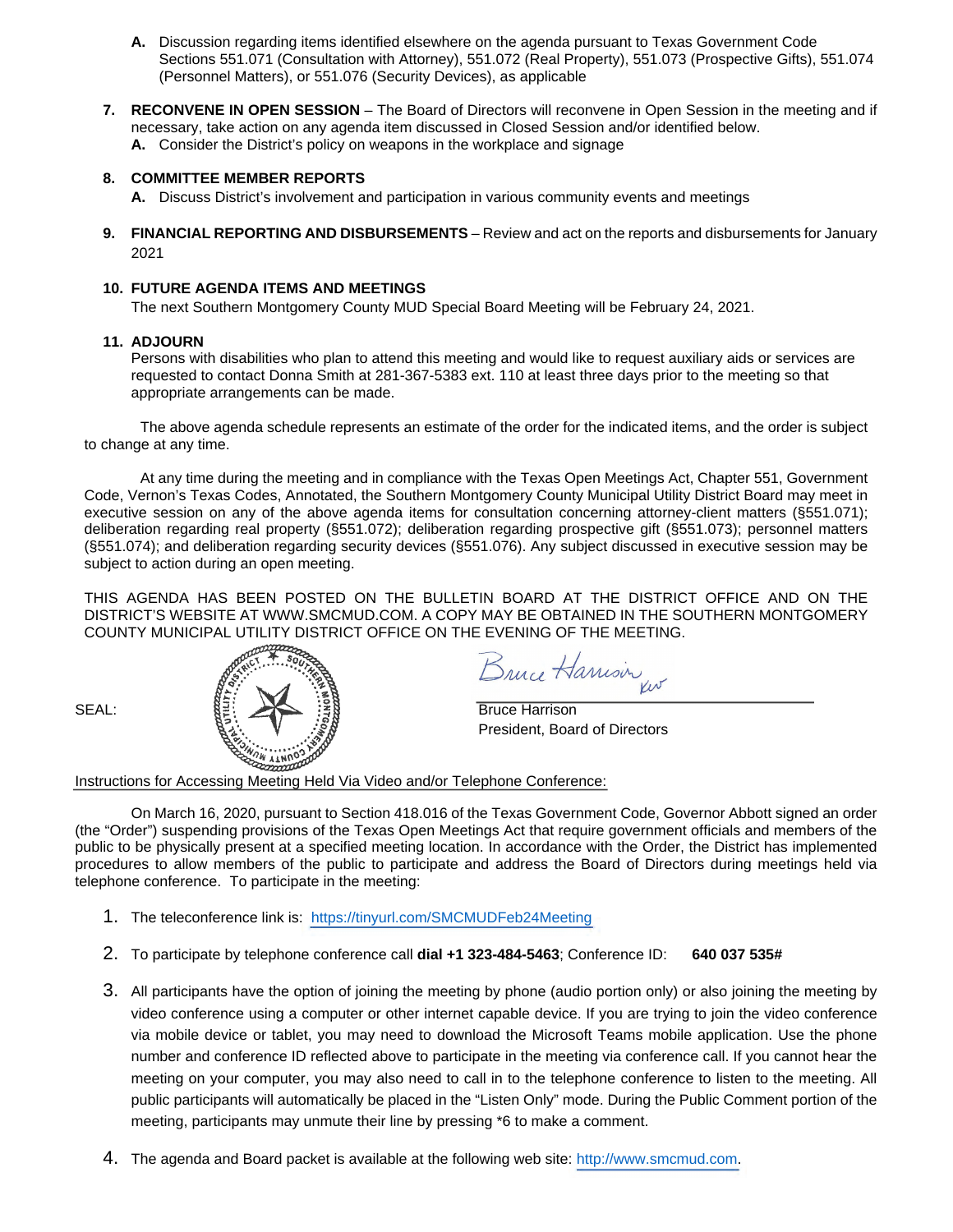Notice is hereby given to all interested parties that a Special Meeting of the Board of Directors of the captioned District will hold a public meeting by **video and/or telephone conference call, at 6:00 p.m. on Wednesday, March 3, 2021.** Members of the public may access the meeting by following the instructions listed at the **bottom of this notice.**

At this meeting the Board will discuss and act upon the following matters:

**1. CALL TO ORDER** - Execution of Certificate as to Posting of Notice of Meeting

# **2. INVOCATION**

# **3. PLEDGE OF ALLEGIANCE**

- **4. PUBLIC COMMENTS**  *This provides an opportunity for citizens to comment on non-agenda items in advance of regular business of the Board. Comments shall be limited to three (3) minutes per person. By state law, comments by the Board members on any item not on the agenda shall be limited to: a) Statements of specific factual information given in response to any inquiry, b) A recitation of existing policy in response to an inquiry or c) A proposal to place the subject on the agenda for a future meeting.*
- **5. REGULAR AGENDA** The agenda consists of items requiring individual consideration by the Board of Directors.

**A.** Consider the 10-Year Capital Improvement Plan

- **6. EXECUTIVE SESSION** As deemed necessary, the Board of Directors will adjourn to Closed Session to consider the following items; however, the Board of Directors reserves the right to adjourn to Closed Session at any time during the course of the meeting as allowed by law.
	- **A.** Discussion regarding items identified elsewhere on the agenda pursuant to Texas Government Code Sections 551.071 (Consultation with Attorney), 551.072 (Real Property), 551.073 (Prospective Gifts), 551.074 (Personnel Matters), or 551.076 (Security Devices), as applicable
- **7. RECONVENE IN OPEN SESSION** The Board of Directors will reconvene in Open Session in the meeting and if necessary, take action on any agenda item discussed in Closed Session and/or identified below.

# **8. FUTURE AGENDA ITEMS AND MEETINGS**

The next Southern Montgomery County MUD Regular Board Meeting will be March 17, 2021.

## **9. ADJOURN**

Persons with disabilities who plan to attend this meeting and would like to request auxiliary aids or services are requested to contact Donna Smith at 281-367-5383 ext. 110 at least three days prior to the meeting so that appropriate arrangements can be made.

The above agenda schedule represents an estimate of the order for the indicated items, and the order is subject to change at any time.

At any time during the meeting and in compliance with the Texas Open Meetings Act, Chapter 551, Government Code, Vernon's Texas Codes, Annotated, the Southern Montgomery County Municipal Utility District Board may meet in executive session on any of the above agenda items for consultation concerning attorney-client matters (§551.071); deliberation regarding real property (§551.072); deliberation regarding prospective gift (§551.073); personnel matters (§551.074); and deliberation regarding security devices (§551.076). Any subject discussed in executive session may be subject to action during an open meeting.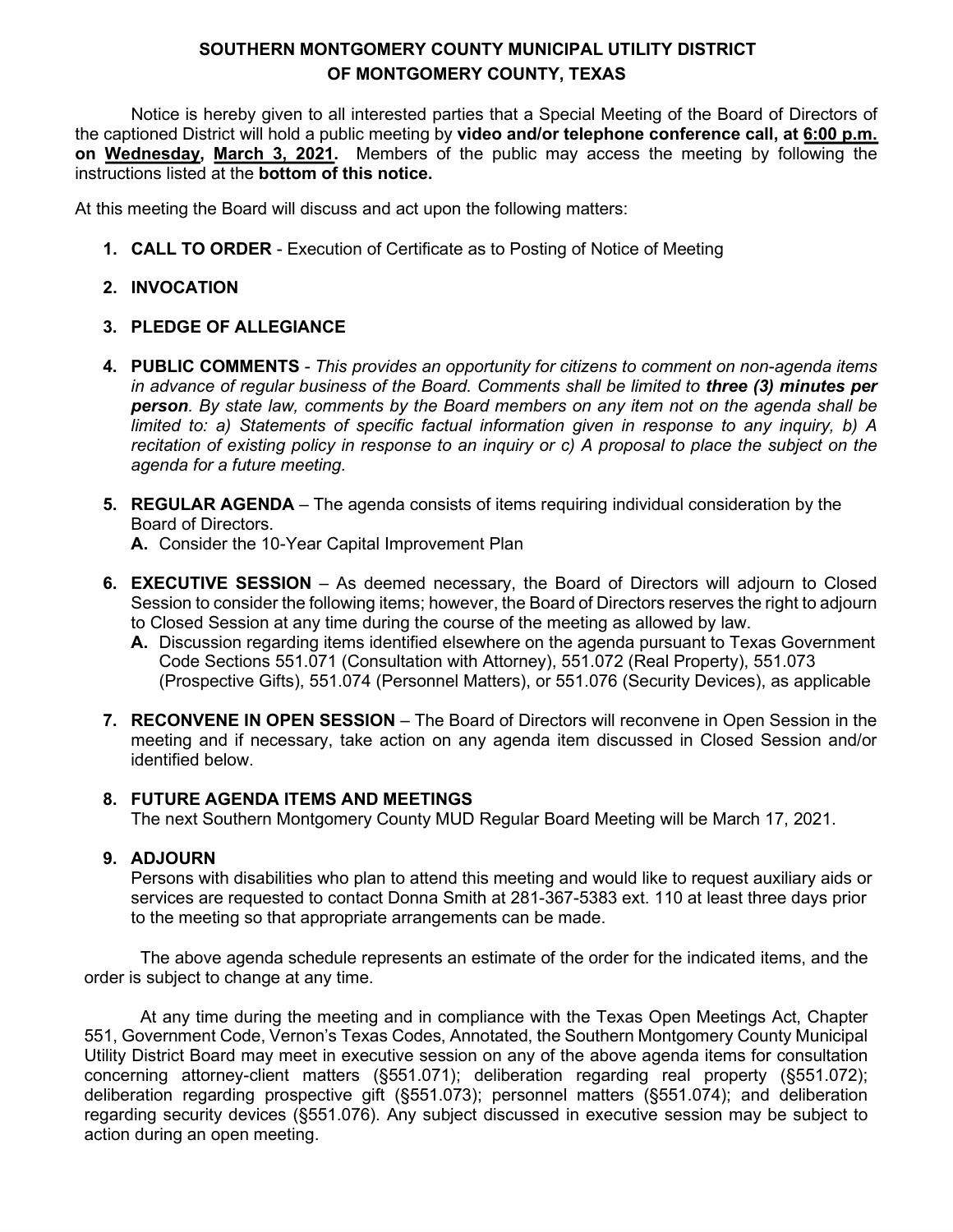THIS AGENDA HAS BEEN POSTED ON THE BULLETIN BOARD AT THE DISTRICT OFFICE AND ON THE DISTRICT'S WEBSITE AT [WWW.SMCMUD.COM.](http://www.smcmud.com/) A COPY MAY BE OBTAINED IN THE SOUTHERN MONTGOMERY COUNTY MUNICIPAL UTILITY DISTRICT OFFICE ON THE EVENING OF THE MEETING.



Bruce Harrison

President, Board of Directors

Instructions for Accessing Meeting Held Via Video and/or Telephone Conference:

- 1. The teleconference link is: [https://tinyurl.com/SMCMUDMarchSpecialMeeting.](https://tinyurl.com/SMCMUDMarchSpecialMeeting)
- 2. To participate by telephone conference call **dial +1 323-484-5463**; Conference ID: **581 090 679#**
- 3. All participants have the option of joining the meeting by phone (audio portion only) or also joining the meeting by video conference using a computer or other internet capable device. If you are trying to join the video conference via mobile device or tablet, you may need to download the Microsoft Teams mobile application. Use the phone number and conference ID reflected above to participate in the meeting via conference call. If you cannot hear the meeting on your computer, you may also need to call in to the telephone conference to listen to the meeting. All public participants will automatically be placed in the "Listen Only" mode. During the Public Comment portion of the meeting, participants may unmute their line by pressing \*6 to make a comment.
- 4. The agenda and Board packet is available at the following web site: [http://www.smcmud.com.](http://www.smcmud.com/)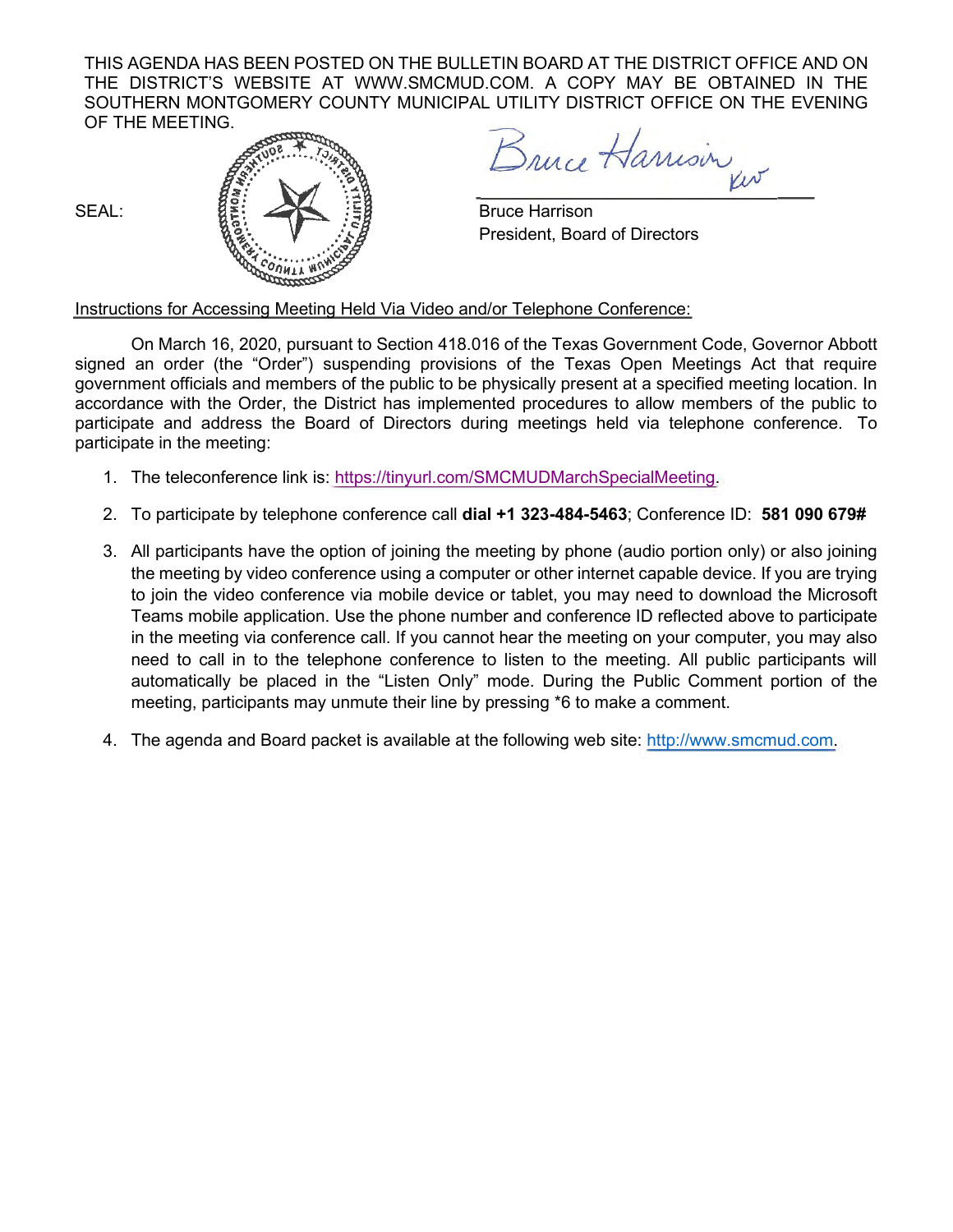Notice is hereby given to all interested parties that a Regular Meeting of the Board of Directors of the captioned District will hold a public meeting by **video and/or telephone conference call, at 6:00 p.m. on Wednesday, March 17, 2021.** Members of the public may access the meeting by following the instructions listed at the **bottom of this notice.**

At this meeting the Board will discuss and act upon the following matters:

**1. CALL TO ORDER** - Execution of Certificate as to Posting of Notice of Meeting

#### **2. INVOCATION**

#### **3. PLEDGE OF ALLEGIANCE**

- **4. PUBLIC COMMENTS**  *This provides an opportunity for citizens to comment on non-agenda items in advance of regular business of the Board. Comments shall be limited to three (3) minutes per person. By state law, comments by the Board members on any item not on the agenda shall be limited to: a) Statements of specific factual information given in response to any inquiry, b) A recitation of existing policy in response to an inquiry or c) A proposal to place the subject on the agenda for a future meeting.*
- **5. REGULAR AGENDA** The agenda consists of items requiring individual consideration by the Board of Directors. **A. Notice of Hearing** – A & J Smalley, L.P. – 211 Rye Street
	- **B.** Minutes of the February 17, 2021 Regular Meeting
	- **C.** Sheriff's Report
	- **D.** District Operator's Report
	- **E.** District Engineer's Report
		- i. Elevated Storage Tank No. 2 Pay Estimate No. 13
		- ii. Elevated Storage Tank No. 2 Change Order No. 3
		- iii. Cathedral Lakes and Spring Hill 12-inch Water Line Improvements Pay Estimate No. 1
		- iv. Cathedral Lakes and Spring Hill 12-inch Water Line Improvements Change Order No. 1
	- **F.** Administrative and Customer Service Report
	- **G.** General Manager's Report
	- **H.** Consider Solid Waste Collection Services
	- **I.** Phase II (Small) MS4 Annual Report for Members of the South Montgomery County Storm Water Coalition
	- **J.** Engagement Letter for Arbitrage Compliance Services Unlimited Tax Refunding Bonds Series 2016
- **6. EXECUTIVE SESSION** As deemed necessary, the Board of Directors will adjourn to Closed Session to consider the following items; however, the Board of Directors reserves the right to adjourn to Closed Session at any time during the course of the meeting as allowed by law.
	- **A.** Discussion regarding items identified elsewhere on the agenda pursuant to Texas Government Code Sections 551.071 (Consultation with Attorney), 551.072 (Real Property), 551.073 (Prospective Gifts), 551.074 (Personnel Matters), or 551.076 (Security Devices), as applicable
- **7. RECONVENE IN OPEN SESSION** The Board of Directors will reconvene in Open Session in the meeting and if necessary, take action on any agenda item discussed in Closed Session and/or identified below. **A.** Consider the District's policy on weapons in the workplace

#### **8. COMMITTEE MEMBER REPORTS**

A. Discuss follow-up communication with GMA 14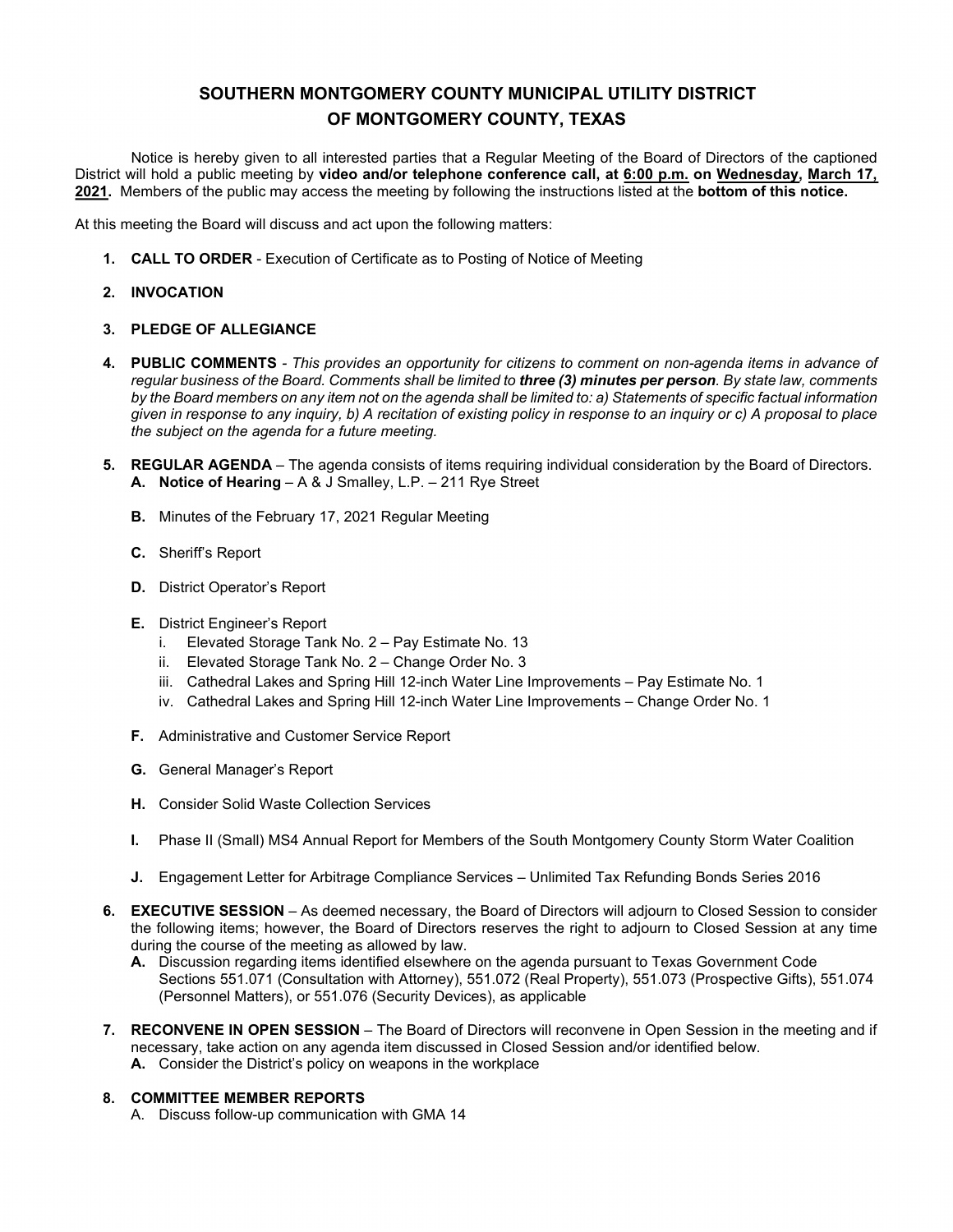**9. FINANCIAL REPORTING AND DISBURSEMENTS** – Review and act on the reports and disbursements for February 2021.

#### **10. FUTURE AGENDA ITEMS AND MEETINGS**

The next Southern Montgomery County MUD Regular Board Meeting will be April 21, 2021.

#### **11. ADJOURN**

Persons with disabilities who plan to attend this meeting and would like to request auxiliary aids or services are requested to contact Donna Smith at 281-367-5383 ext. 110 at least three days prior to the meeting so that appropriate arrangements can be made.

The above agenda schedule represents an estimate of the order for the indicated items, and the order is subject to change at any time.

At any time during the meeting and in compliance with the Texas Open Meetings Act, Chapter 551, Government Code, Vernon's Texas Codes, Annotated, the Southern Montgomery County Municipal Utility District Board may meet in executive session on any of the above agenda items for consultation concerning attorney-client matters (§551.071); deliberation regarding real property (§551.072); deliberation regarding prospective gift (§551.073); personnel matters (§551.074); and deliberation regarding security devices (§551.076). Any subject discussed in executive session may be subject to action during an open meeting.

THIS AGENDA HAS BEEN POSTED ON THE BULLETIN BOARD AT THE DISTRICT OFFICE AND ON THE DISTRICT'S WEBSITE AT [WWW.SMCMUD.COM.](http://www.smcmud.com/) A COPY MAY BE OBTAINED IN THE SOUTHERN MONTGOMERY COUNTY MUNICIPAL UTILITY DISTRICT OFFICE ON THE EVENING OF THE MEETING.



Bruce Harrison

President, Board of Directors

Instructions for Accessing Meeting Held Via Video and/or Telephone Conference:

- 1. The teleconference link is: [https://tinyurl.com/SMCMUDMarchMeeting.](https://tinyurl.com/SMCMUDMarchMeeting)
- 2. To participate by telephone conference call **dial +1 323-484-5463**; Conference ID: **774 633 230#**
- 3. All participants have the option of joining the meeting by phone (audio portion only) or also joining the meeting by video conference using a computer or other internet capable device. If you are trying to join the video conference via mobile device or tablet, you may need to download the Microsoft Teams mobile application. Use the phone number and conference ID reflected above to participate in the meeting via conference call. If you cannot hear the meeting on your computer, you may also need to call in to the telephone conference to listen to the meeting. All public participants will automatically be placed in the "Listen Only" mode. During the Public Comment portion of the meeting, participants may unmute their line by pressing \*6 to make a comment.
- 4. The agenda and Board packet is available at the following web site: [http://www.smcmud.com.](http://www.smcmud.com/)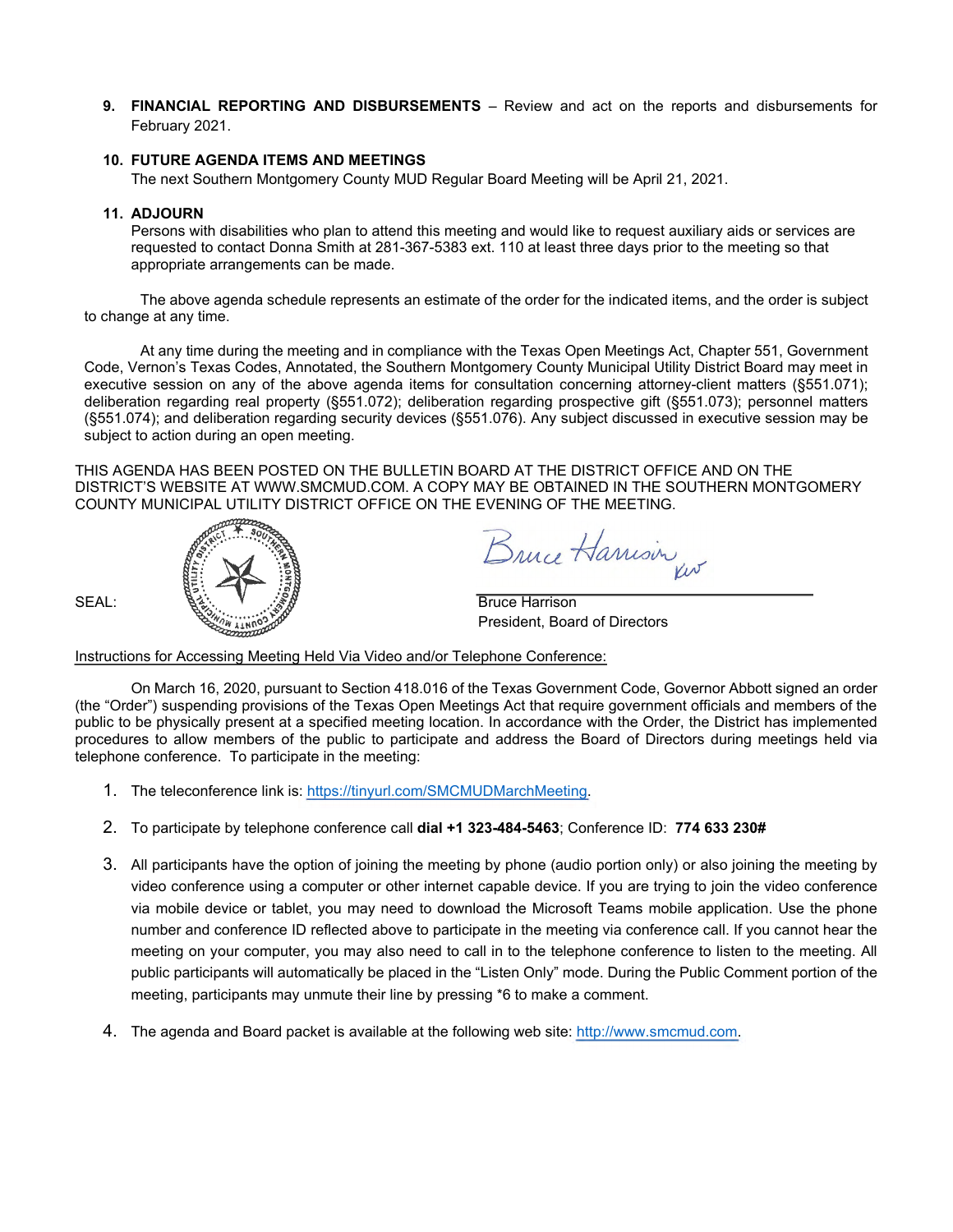Notice is hereby given to all interested parties that a Special Meeting of the Board of Directors of the captioned District will hold a public meeting by **video and/or telephone conference call, at 6:00 p.m. on Wednesday, March 24, 2021.** Members of the public may access the meeting by following the instructions listed at the **bottom of this notice.**

At this meeting the Board will discuss and act upon the following matters:

**1. CALL TO ORDER** - Execution of Certificate as to Posting of Notice of Meeting

# **2. INVOCATION**

## **3. PLEDGE OF ALLEGIANCE**

**4. PUBLIC COMMENTS** *- This provides an opportunity for citizens to comment on non-agenda items in advance of regular business of the Board. Comments shall be limited to three (3) minutes per person. By state law, comments by the Board members on any item not on the agenda shall be limited to: a) Statements of specific factual information given in response to any inquiry, b) A recitation of existing policy in response to an inquiry or c) A proposal to place the subject on the agenda for a future meeting.*

## **5. BRIEFINGS AND PRESENTATIONS**

- **A.** SMCMUD Brief overview of SMCMUD.
- **B.** LSGCD Stakeholder discussion.
- **6. REGULAR AGENDA** The agenda consists of items requiring individual consideration by the Board of Directors.
	- **A.** Discuss follow-up communication with GMA 14
- **7. EXECUTIVE SESSION** As deemed necessary, the Board of Directors will adjourn to Closed Session to consider the following items; however, the Board of Directors reserves the right to adjourn to Closed Session at any time during the course of the meeting as allowed by law.
	- **A.** Discussion regarding items identified elsewhere on the agenda pursuant to Texas Government Code Sections 551.071 (Consultation with Attorney), 551.072 (Real Property), 551.073 (Prospective Gifts), 551.074 (Personnel Matters), or 551.076 (Security Devices), as applicable
- **8. RECONVENE IN OPEN SESSION** The Board of Directors will reconvene in Open Session in the meeting and if necessary, take action on any agenda item discussed in Closed Session and/or identified below.

# **9. FUTURE AGENDA ITEMS AND MEETINGS**

The next Southern Montgomery County MUD Regular Board Meeting will be April 21, 2021.

## **10. ADJOURN**

Persons with disabilities who plan to attend this meeting and would like to request auxiliary aids or services are requested to contact Donna Smith at 281-367-5383 ext. 110 at least three days prior to the meeting so that appropriate arrangements can be made.

The above agenda schedule represents an estimate of the order for the indicated items, and the order is subject to change at any time.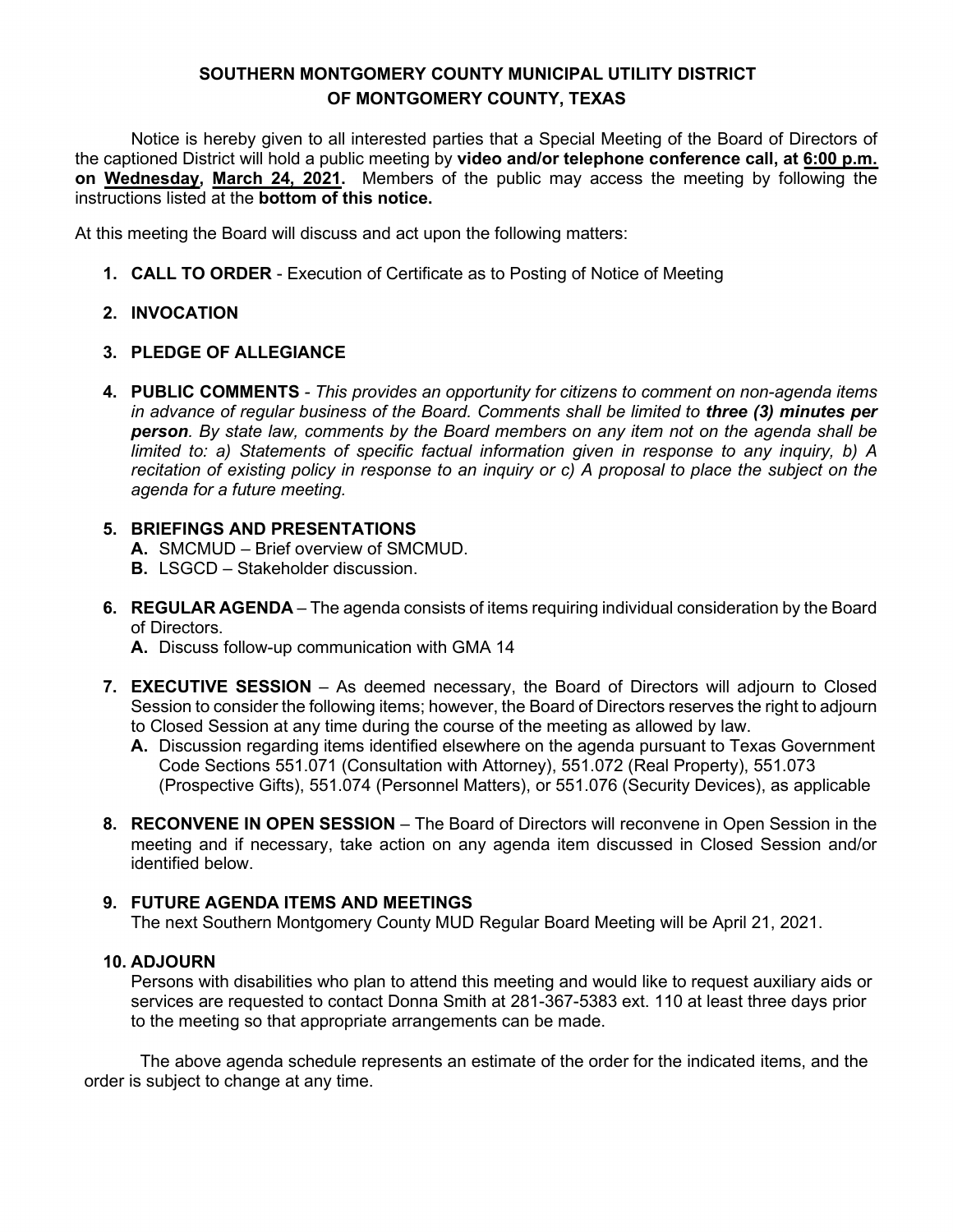At any time during the meeting and in compliance with the Texas Open Meetings Act, Chapter 551, Government Code, Vernon's Texas Codes, Annotated, the Southern Montgomery County Municipal Utility District Board may meet in executive session on any of the above agenda items for consultation concerning attorney-client matters (§551.071); deliberation regarding real property (§551.072); deliberation regarding prospective gift (§551.073); personnel matters (§551.074); and deliberation regarding security devices (§551.076). Any subject discussed in executive session may be subject to action during an open meeting.

THIS AGENDA HAS BEEN POSTED ON THE BULLETIN BOARD AT THE DISTRICT OFFICE AND ON THE DISTRICT'S WEBSITE AT [WWW.SMCMUD.COM.](http://www.smcmud.com/) A COPY MAY BE OBTAINED IN THE SOUTHERN MONTGOMERY COUNTY MUNICIPAL UTILITY DISTRICT OFFICE ON THE EVENING OF THE MEETING.



Bruce Harrison

President, Board of Directors

Instructions for Accessing Meeting Held Via Video and/or Telephone Conference:

- 1. The teleconference link is: [https://tinyurl.com/SMCMUDMarchSpecialMtg.](https://tinyurl.com/SMCMUDMarchSpecialMtg)
- 2. To participate by telephone conference call **dial +1 323-484-5463**; Conference ID: **796 717 103#**
- 3. All participants have the option of joining the meeting by phone (audio portion only) or also joining the meeting by video conference using a computer or other internet capable device. If you are trying to join the video conference via mobile device or tablet, you may need to download the Microsoft Teams mobile application. Use the phone number and conference ID reflected above to participate in the meeting via conference call. If you cannot hear the meeting on your computer, you may also need to call in to the telephone conference to listen to the meeting. All public participants will automatically be placed in the "Listen Only" mode. During the Public Comment portion of the meeting, participants may unmute their line by pressing \*6 to make a comment.
- 4. The agenda and Board packet is available at the following web site: [http://www.smcmud.com.](http://www.smcmud.com/)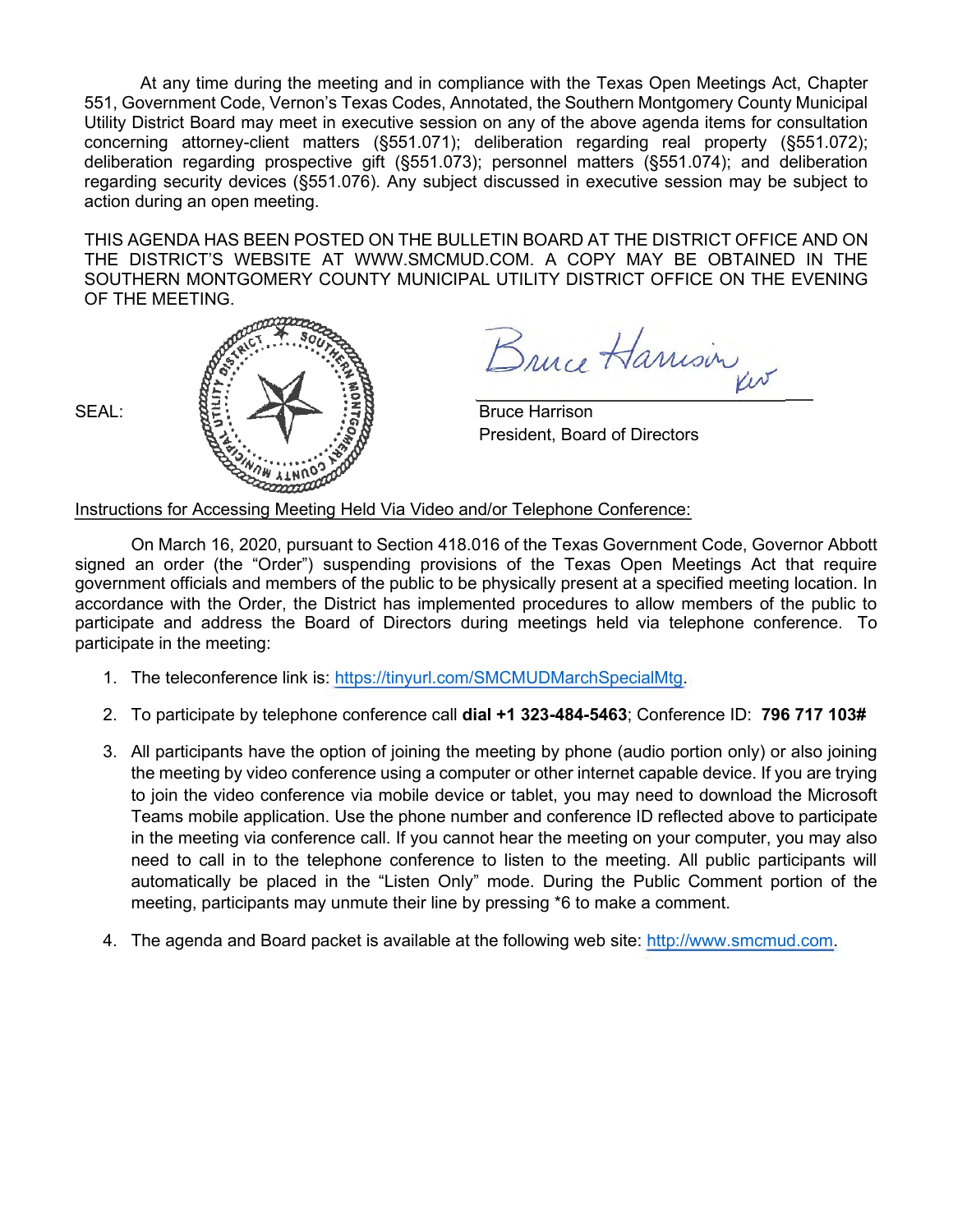Notice is hereby given to all interested parties that a Regular Meeting of the Board of Directors of the captioned District will hold a public meeting by **video and/or telephone conference call, at 6:00 p.m. on Wednesday, April 21, 2021.** Members of the public may access the meeting by following the instructions listed at the **bottom of this notice.**

At this meeting the Board will discuss and act upon the following matters:

**1. CALL TO ORDER** - Execution of Certificate as to Posting of Notice of Meeting

#### **2. INVOCATION**

#### **3. PLEDGE OF ALLEGIANCE**

- **4. PUBLIC COMMENTS**  *This provides an opportunity for citizens to comment on non-agenda items in advance of regular business of the Board. Comments shall be limited to three (3) minutes per person. By state law, comments by the Board members on any item not on the agenda shall be limited to: a) Statements of specific factual information given in response to any inquiry, b) A recitation of existing policy in response to an inquiry or c) A proposal to place the subject on the agenda for a future meeting.*
- **5. REGULAR AGENDA** The agenda consists of items requiring individual consideration by the Board of Directors. **A.** Sheriff's Report
	- i. Introduction of new Sergeant
	- **B.** Minutes of the March 3, 2021 Special Meeting
	- **C.** Minutes of the March 17, 2021 Regular Meeting
	- **D.** Minutes of the March 24, 2021 Special Meeting
	- **E.** District Operator's Report
	- **F.** District Engineer's Report
		- i. Commitment 68R2 7-Eleven Revision 710 Sawdust Road
		- ii. Elevated Storage Tank No. 2 Pay Estimate No. 14
		- iii. Elevated Storage Tank No. 2 Change Order No. 4
		- iv. Ratify Proposal for Engineering and Surveying Fees Church Project Utility Extension
		- v. Ratify Proposal for Engineering and Surveying Fees Pruitt Road Waterline Extension
		- vi. Final 10-Year Capital Improvement Plan for FY2021 FY2031
	- **G.** Administrative and Customer Service Report
	- **H.** General Manager's Report
		- i. Rate Order Revisions
		- ii. CPI Adjustment Best Trash Services
		- iii. LSGCD Discuss proposed schedule for future reoccurring meetings
		- iv. TMLIRP Supplemental Sewer Backup Coverage Endorsement
	- **I.** Personnel Policy Update Discussion
	- **J.** Resolution Affirming Identity Theft Prevention Program
	- **K.** Phase II (Small) MS4 Annual Report for Southern Montgomery County Municipal
- **6. EXECUTIVE SESSION** As deemed necessary, the Board of Directors will adjourn to Closed Session to consider the following items; however, the Board of Directors reserves the right to adjourn to Closed Session at any time during the course of the meeting as allowed by law.
	- **A.** Discussion regarding items identified elsewhere on the agenda pursuant to Texas Government Code Sections 551.071 (Consultation with Attorney), 551.072 (Real Property), 551.073 (Prospective Gifts), 551.074 (Personnel Matters), or 551.076 (Security Devices), as applicable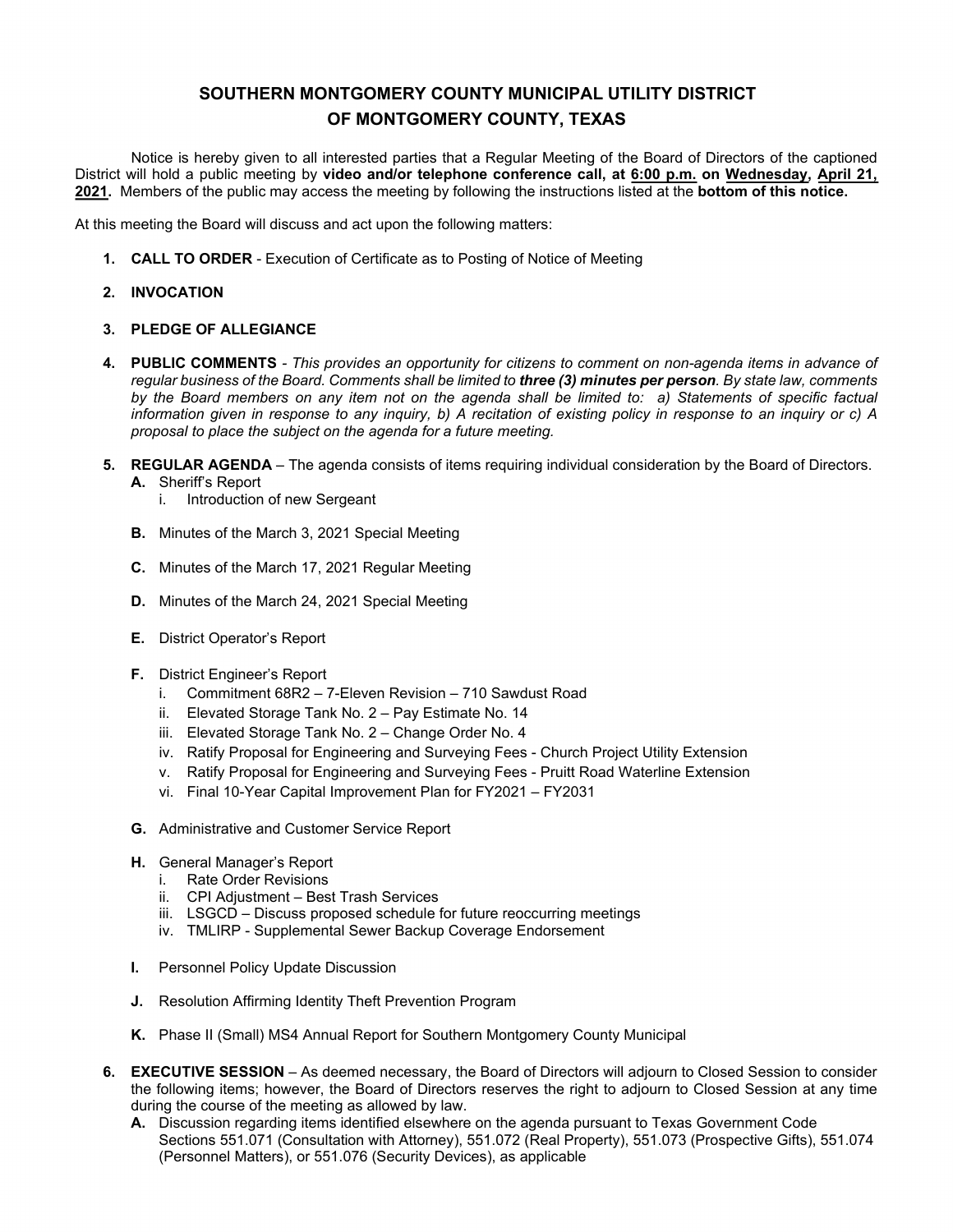**7. RECONVENE IN OPEN SESSION** – The Board of Directors will reconvene in Open Session in the meeting and if necessary, take action on any agenda item discussed in Closed Session and/or identified below. **A.** Risk and Resiliency Assessment Report Update

#### **8. COMMITTEE MEMBER REPORTS**

- A. Discuss follow-up communication with GMA 14
- **9. FINANCIAL REPORTING AND DISBURSEMENTS**  Review and act on the reports and disbursements for March 2021.

#### **10. FUTURE AGENDA ITEMS AND MEETINGS**

The next Southern Montgomery County MUD Regular Board Meeting will be May 19, 2021.

#### **11. ADJOURN**

Persons with disabilities who plan to attend this meeting and would like to request auxiliary aids or services are requested to contact Donna Smith at 281-367-5383 ext. 110 at least three days prior to the meeting so that appropriate arrangements can be made.

The above agenda schedule represents an estimate of the order for the indicated items, and the order is subject to change at any time.

At any time during the meeting and in compliance with the Texas Open Meetings Act, Chapter 551, Government Code, Vernon's Texas Codes, Annotated, the Southern Montgomery County Municipal Utility District Board may meet in executive session on any of the above agenda items for consultation concerning attorney-client matters (§551.071); deliberation regarding real property (§551.072); deliberation regarding prospective gift (§551.073); personnel matters (§551.074); and deliberation regarding security devices (§551.076). Any subject discussed in executive session may be subject to action during an open meeting.

THIS AGENDA HAS BEEN POSTED ON THE BULLETIN BOARD AT THE DISTRICT OFFICE AND ON THE DISTRICT'S WEBSITE AT [WWW.SMCMUD.COM.](http://www.smcmud.com/) A COPY MAY BE OBTAINED IN THE SOUTHERN MONTGOMERY COUNTY MUNICIPAL UTILITY DISTRICT OFFICE ON THE EVENING OF THE MEETING.



Bruce Harrison

President, Board of Directors

#### Instructions for Accessing Meeting Held Via Video and/or Telephone Conference:

- 1. The teleconference link is: [https://tinyurl.com/SMCMUDAprilMeeting.](https://tinyurl.com/SMCMUDAprilMeeting)
- 2. To participate by telephone conference call **dial +1 323-484-5463**; Conference ID: **527 364 266#**
- 3. All participants have the option of joining the meeting by phone (audio portion only) or also joining the meeting by video conference using a computer or other internet capable device. If you are trying to join the video conference via mobile device or tablet, you may need to download the Microsoft Teams mobile application. Use the phone number and conference ID reflected above to participate in the meeting via conference call. If you cannot hear the meeting on your computer, you may also need to call in to the telephone conference to listen to the meeting. All public participants will automatically be placed in the "Listen Only" mode. During the Public Comment portion of the meeting, participants may unmute their line by pressing \*6 to make a comment.
- 4. The agenda and Board packet is available at the following web site: [http://www.smcmud.com.](http://www.smcmud.com/)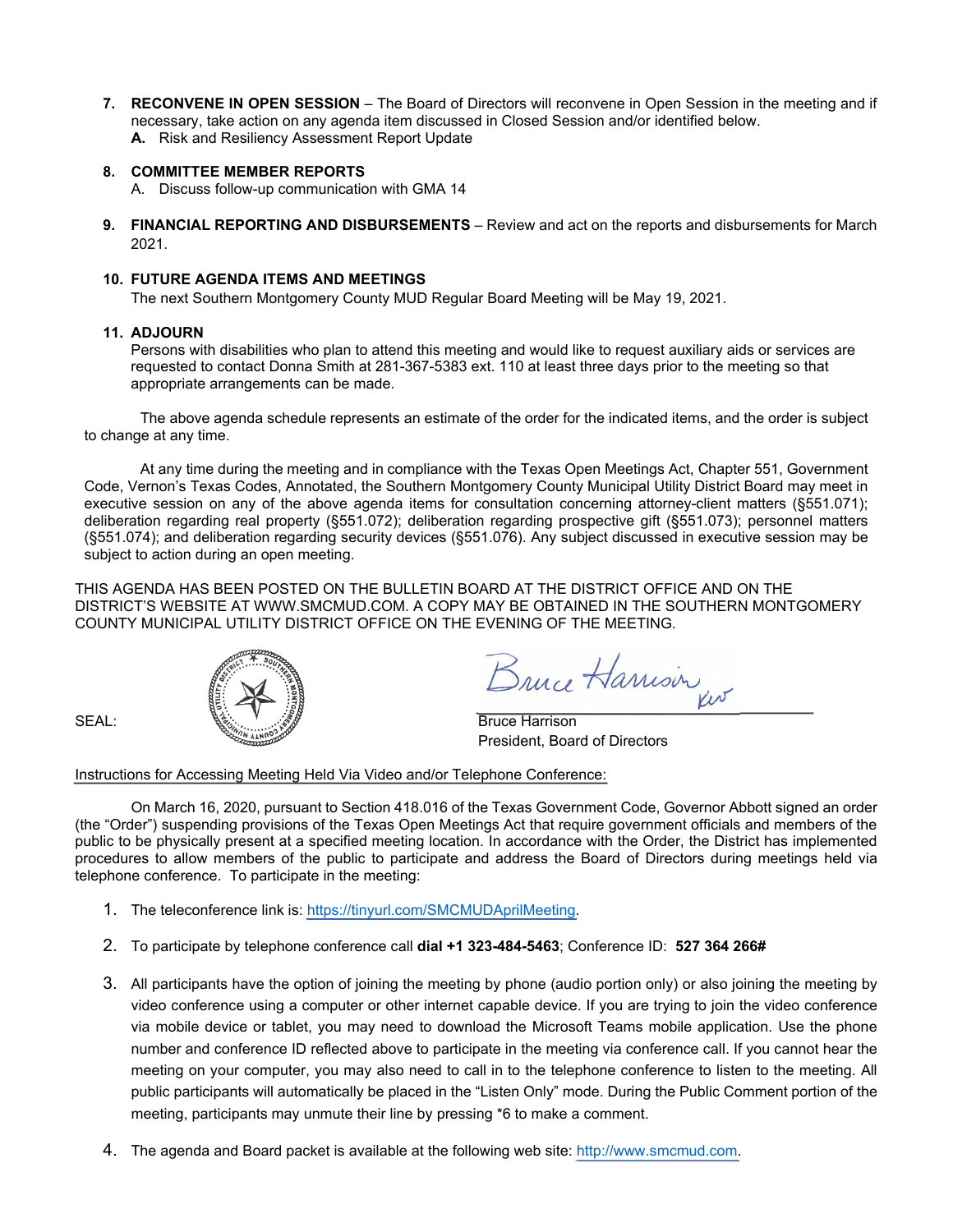Notice is hereby given to all interested parties that a Regular Meeting of the Board of Directors of the captioned District will hold a public meeting by **video and/or telephone conference call, at 6:00 p.m. on Wednesday, May 19, 2021.** Members of the public may access the meeting by following the instructions listed at the **bottom of this notice.**

At this meeting the Board will discuss and act upon the following matters:

- **1. CALL TO ORDER**  Execution of Certificate as to Posting of Notice of Meeting
- **2. INVOCATION**

#### **3. PLEDGE OF ALLEGIANCE**

- **4. PUBLIC COMMENTS**  *This provides an opportunity for citizens to comment on non-agenda items in advance of regular business of the Board. Comments shall be limited to three (3) minutes per person. By state law, comments by the Board members on any item not on the agenda shall be limited to: a) Statements of specific factual information given in response to any inquiry, b) A recitation of existing policy in response to an inquiry or c) A proposal to place the subject on the agenda for a future meeting.*
- **5. REGULAR AGENDA** The agenda consists of items requiring individual consideration by the Board of Directors. **A.** Sheriff's Report
	- **B.** Minutes of the April 21, 2021 Regular Meeting
	- **C.** District Operator's Report
	- **D.** District Engineer's Report
		- i. Elevated Storage Tank No. 2 Pay Estimate No. 15 (Final)
		- ii. Water Plant No. 1 Water Well No. 1 Rehabilitation Pay Estimate No. 1
		- iii. Water Plant No. 1 Water Well No. 1 Rehabilitation Camera Survey Findings and Options
	- **E.** Administrative and Customer Service Report
	- **F.** General Manager's Report
	- **G.** Set Dates for Tax Rate Adoption Calendar
	- **H.** Consider Annual Maintenance Report for Arbitrage/Rebate Compliance
	- **I.** Consider 2021 Annual Drinking Water Quality Report Consumer Confidence Report (CCR)
	- **J.** Consider Second Amended and Restated Interlocal Agreement for Law Enforcement Services
	- **K.** Consider Annual Investment Officers' Conflicts Disclosures under the Public Funds Investment Act
- **6. EXECUTIVE SESSION** As deemed necessary, the Board of Directors will adjourn to Closed Session to consider the following items; however, the Board of Directors reserves the right to adjourn to Closed Session at any time during the course of the meeting as allowed by law.
	- **A.** Discussion regarding items identified elsewhere on the agenda pursuant to Texas Government Code Sections 551.071 (Consultation with Attorney), 551.072 (Real Property), 551.073 (Prospective Gifts), 551.074 (Personnel Matters), or 551.076 (Security Devices), as applicable
- **7. RECONVENE IN OPEN SESSION** The Board of Directors will reconvene in Open Session in the meeting and if necessary, take action on any agenda item discussed in Closed Session and/or identified below.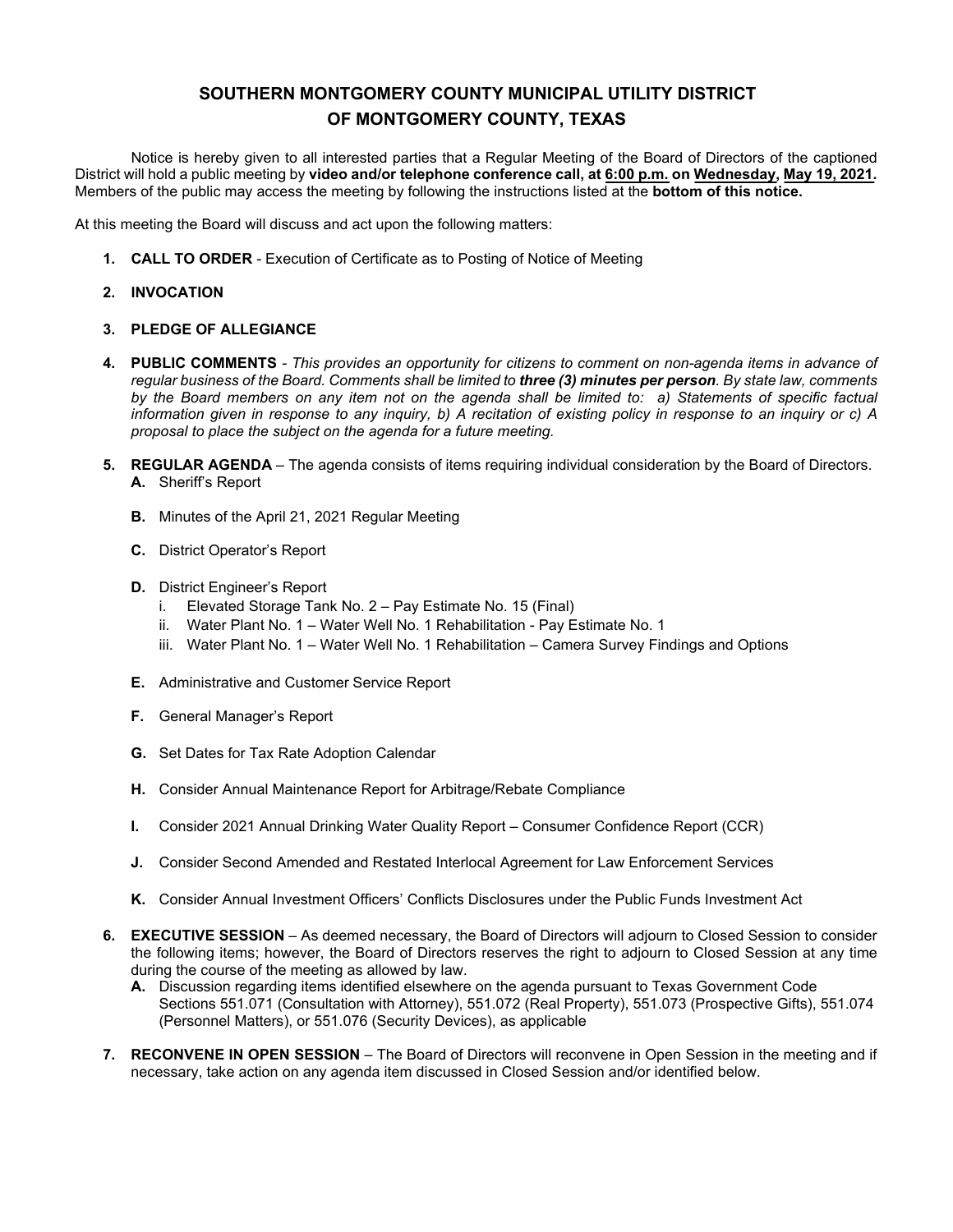- A. Consider final follow-up communication to GMA 14 and LSGCD related to the *Statement of Proposed Desired Future Conditions*.
- **9. FINANCIAL REPORTING AND DISBURSEMENTS**  Review and act on the reports and disbursements for April 2021.

#### **10. FUTURE AGENDA ITEMS AND MEETINGS**

The next Southern Montgomery County MUD Regular Board Meeting date for June will be discussed at the meeting.

#### **11. ADJOURN**

Persons with disabilities who plan to attend this meeting and would like to request auxiliary aids or services are requested to contact Donna Smith at 281-367-5383 ext. 110 at least three days prior to the meeting so that appropriate arrangements can be made.

The above agenda schedule represents an estimate of the order for the indicated items, and the order is subject to change at any time.

At any time during the meeting and in compliance with the Texas Open Meetings Act, Chapter 551, Government Code, Vernon's Texas Codes, Annotated, the Southern Montgomery County Municipal Utility District Board may meet in executive session on any of the above agenda items for consultation concerning attorney-client matters (§551.071); deliberation regarding real property (§551.072); deliberation regarding prospective gift (§551.073); personnel matters (§551.074); and deliberation regarding security devices (§551.076). Any subject discussed in executive session may be subject to action during an open meeting.

THIS AGENDA HAS BEEN POSTED ON THE BULLETIN BOARD AT THE DISTRICT OFFICE AND ON THE DISTRICT'S WEBSITE AT [WWW.SMCMUD.COM.](http://www.smcmud.com/) A COPY MAY BE OBTAINED IN THE SOUTHERN MONTGOMERY COUNTY MUNICIPAL UTILITY DISTRICT OFFICE ON THE EVENING OF THE MEETING.



Bruce Harrison

President, Board of Directors

#### Instructions for Accessing Meeting Held Via Video and/or Telephone Conference:

- 1. The teleconference link is: [https://tinyurl.com/SMCMUDMayMeeting.](https://tinyurl.com/SMCMUDMayMeeting)
- 2. To participate by telephone conference call **dial +1 323-484-5463**; Conference ID: 269 731 39#.
- 3. All participants have the option of joining the meeting by phone (audio portion only) or also joining the meeting by video conference using a computer or other internet capable device. If you are trying to join the video conference via mobile device or tablet, you may need to download the Microsoft Teams mobile application. Use the phone number and conference ID reflected above to participate in the meeting via conference call. If you cannot hear the meeting on your computer, you may also need to call in to the telephone conference to listen to the meeting. All public participants will automatically be placed in the "Listen Only" mode. During the Public Comment portion of the meeting, participants may unmute their line by pressing \*6 to make a comment.
- 4. The agenda and Board packet is available at the following web site: [http://www.smcmud.com.](http://www.smcmud.com/)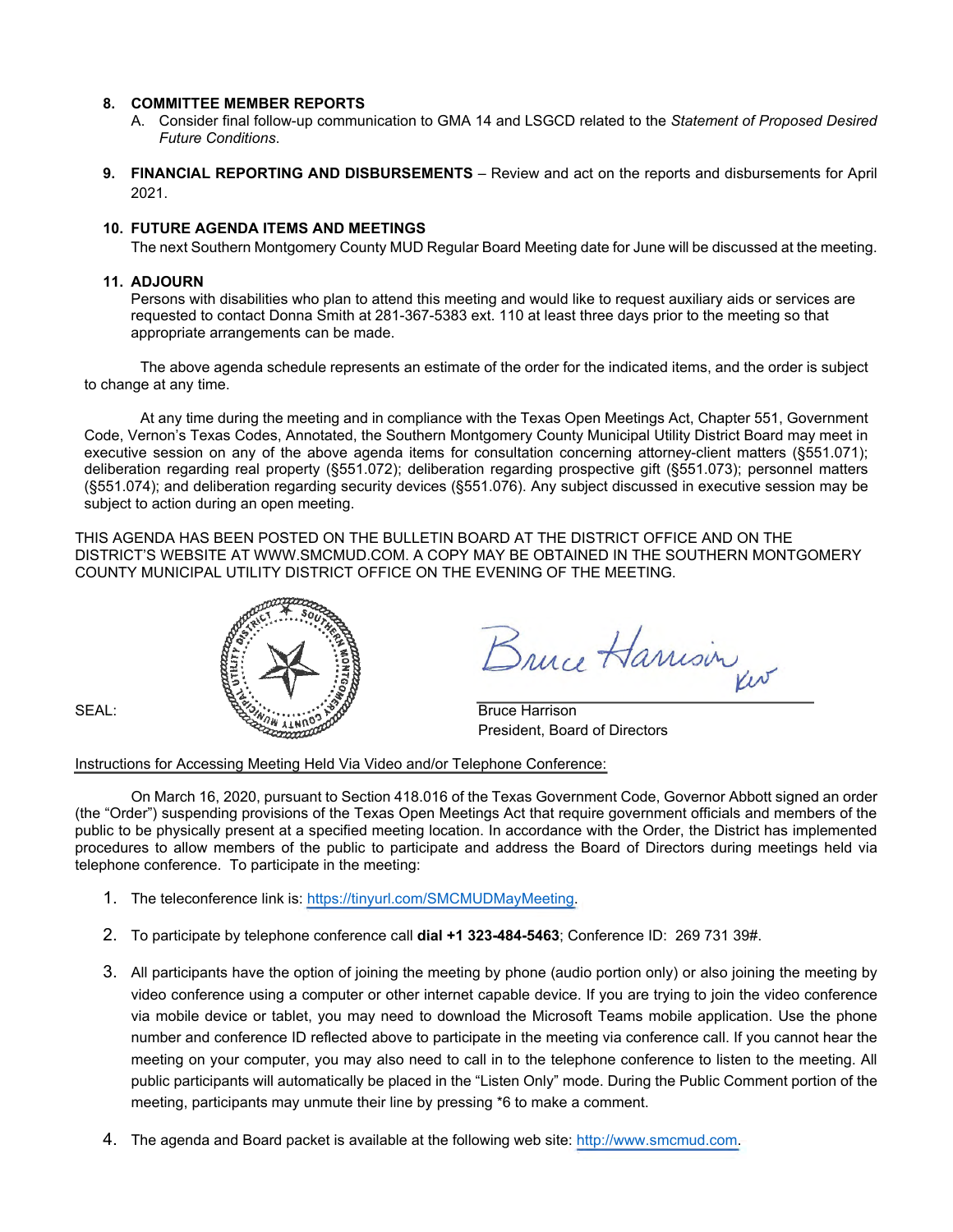Notice is hereby given to all interested parties that a Regular Meeting of the Board of Directors of the captioned District will hold a public meeting by **video and/or telephone conference call, at 6:00 p.m. on Wednesday, June 23, 2021.** Members of the public may access the meeting by following the instructions listed at the **bottom of this notice.**

At this meeting the Board will discuss and act upon the following matters:

**1. CALL TO ORDER** - Execution of Certificate as to Posting of Notice of Meeting

#### **2. INVOCATION**

#### **3. PLEDGE OF ALLEGIANCE**

- **4. PUBLIC COMMENTS**  *This provides an opportunity for citizens to comment on non-agenda items in advance of regular business of the Board. Comments shall be limited to three (3) minutes per person. By state law, comments by the Board members on any item not on the agenda shall be limited to: a) Statements of specific factual information given in response to any inquiry, b) A recitation of existing policy in response to an inquiry or c) A proposal to place the subject on the agenda for a future meeting.*
- **5. REGULAR AGENDA** The agenda consists of items requiring individual consideration by the Board of Directors. **A.** Bahr Tract – Update
	- **B.** Hearing Banquet Hall Facility 25807 Interstate 45 Commitment No. 219R1
	- **C.** Sheriff's Report
	- **D.** Minutes of the May 19, 2021 Regular Meeting
	- **E.** District Operator's Report
	- **F.** District Engineer's Report
		- i. Commitment No. 1147 25322 Oakhurst Drive
		- ii. Water Plant No. 1 Water Well No. 1 Rehabilitation Change Order No. 1
		- iii. Cathedral Lakes and Spring Hill Waterline Improvements Pay Estimate No. 2 and Final
	- **G.** Administrative and Customer Service Report
	- **H.** Unclaimed Property Report
	- **I.** General Manager's Report
	- **J.** Contract Renewal with GeoDecisions for Software License and Services Agreement Notify System
	- **K.** Personnel Policy Update Discussion
	- **L.** Consider Second Amended and Restated Interlocal Agreement for Law Enforcement Services
	- **M.** Review Ethics letter and update by Investment Officer
	- **N.** Review and update, as necessary, Director and Employee Ethics Memos
	- **O.** Review Ethics Policy
- **6. EXECUTIVE SESSION** As deemed necessary, the Board of Directors will adjourn to Closed Session to consider the following items; however, the Board of Directors reserves the right to adjourn to Closed Session at any time during the course of the meeting as allowed by law.
	- **A.** Discussion regarding items identified elsewhere on the agenda pursuant to Texas Government Code Sections 551.071 (Consultation with Attorney), 551.072 (Real Property), 551.073 (Prospective Gifts), 551.074 (Personnel Matters), or 551.076 (Security Devices), as applicable.
		- i. Staffing for FYE2022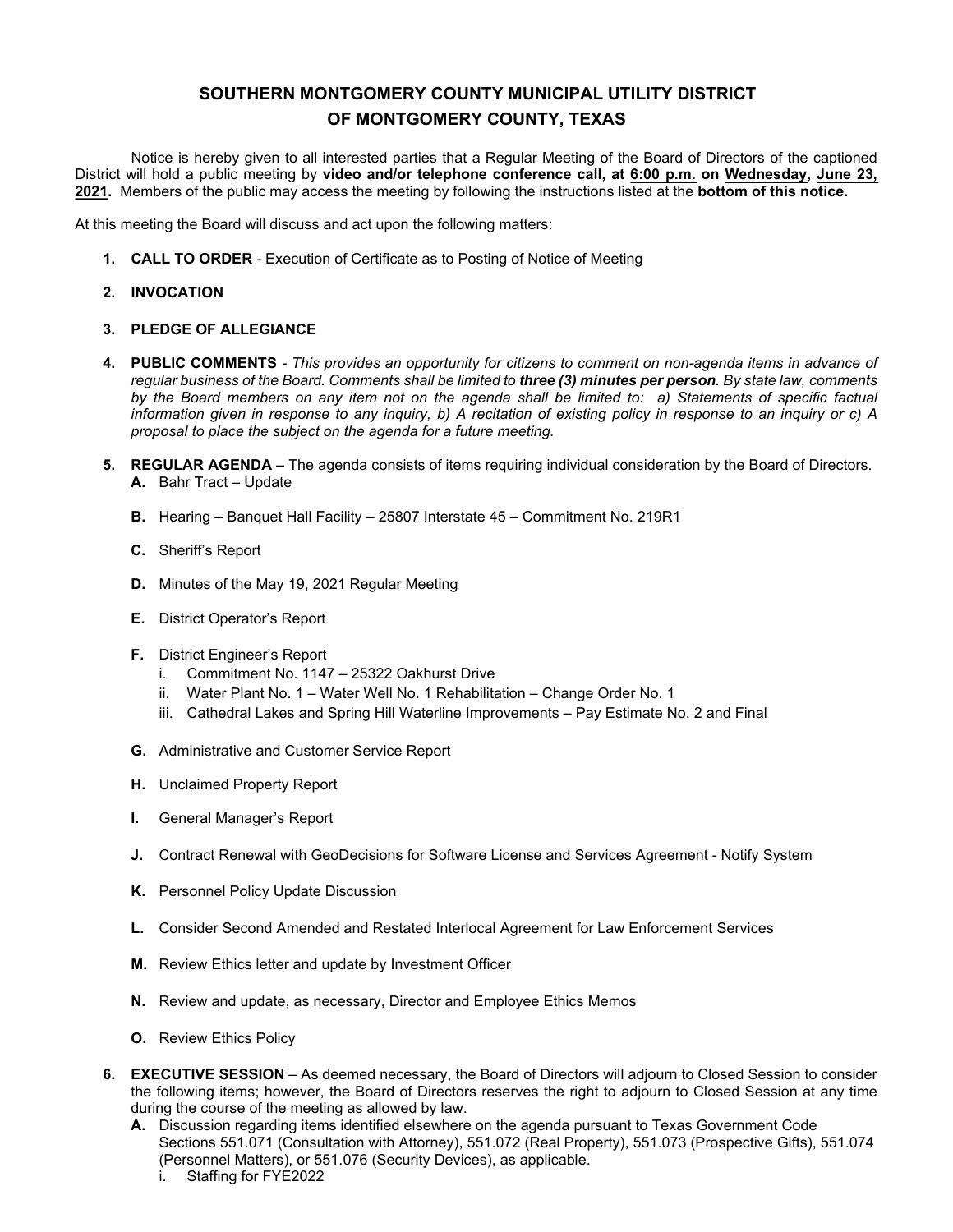**7. RECONVENE IN OPEN SESSION** – The Board of Directors will reconvene in Open Session in the meeting and if necessary, take action on any agenda item discussed in Closed Session and/or identified below.

#### **8. COMMITTEE MEMBER REPORTS**

**9. FINANCIAL REPORTING AND DISBURSEMENTS** – Review and act on the reports and disbursements for May 2021.

#### **10. FUTURE AGENDA ITEMS AND MEETINGS**

The next Southern Montgomery County MUD Regular Board Meeting will be on July 21, 2021 at 6:00 p.m.

#### **11. ADJOURN**

Persons with disabilities who plan to attend this meeting and would like to request auxiliary aids or services are requested to contact Donna Smith at 281-367-5383 ext. 110 at least three days prior to the meeting so that appropriate arrangements can be made.

The above agenda schedule represents an estimate of the order for the indicated items, and the order is subject to change at any time.

At any time during the meeting and in compliance with the Texas Open Meetings Act, Chapter 551, Government Code, Vernon's Texas Codes, Annotated, the Southern Montgomery County Municipal Utility District Board may meet in executive session on any of the above agenda items for consultation concerning attorney-client matters (§551.071); deliberation regarding real property (§551.072); deliberation regarding prospective gift (§551.073); personnel matters (§551.074); and deliberation regarding security devices (§551.076). Any subject discussed in executive session may be subject to action during an open meeting.

THIS AGENDA HAS BEEN POSTED ON THE BULLETIN BOARD AT THE DISTRICT OFFICE AND ON THE DISTRICT'S WEBSITE AT [WWW.SMCMUD.COM.](http://www.smcmud.com/) A COPY MAY BE OBTAINED IN THE SOUTHERN MONTGOMERY COUNTY MUNICIPAL UTILITY DISTRICT OFFICE ON THE EVENING OF THE MEETING.



Bruce Harrison

President, Board of Directors

#### Instructions for Accessing Meeting Held Via Video and/or Telephone Conference:

- 1. The teleconference link is: [https://tinyurl.com/SMCMUDJuneMeeting.](https://tinyurl.com/SMCMUDJuneMeeting)
- 2. To participate by telephone conference call **dial +1 323-484-5463**; Conference ID: 987 459 150#.
- 3. All participants have the option of joining the meeting by phone (audio portion only) or also joining the meeting by video conference using a computer or other internet capable device. If you are trying to join the video conference via mobile device or tablet, you may need to download the Microsoft Teams mobile application. Use the phone number and conference ID reflected above to participate in the meeting via conference call. If you cannot hear the meeting on your computer, you may also need to call in to the telephone conference to listen to the meeting. All public participants will automatically be placed in the "Listen Only" mode. During the Public Comment portion of the meeting, participants may unmute their line by pressing \*6 to make a comment.
- 4. The agenda and Board packet is available at the following web site: [http://www.smcmud.com.](http://www.smcmud.com/)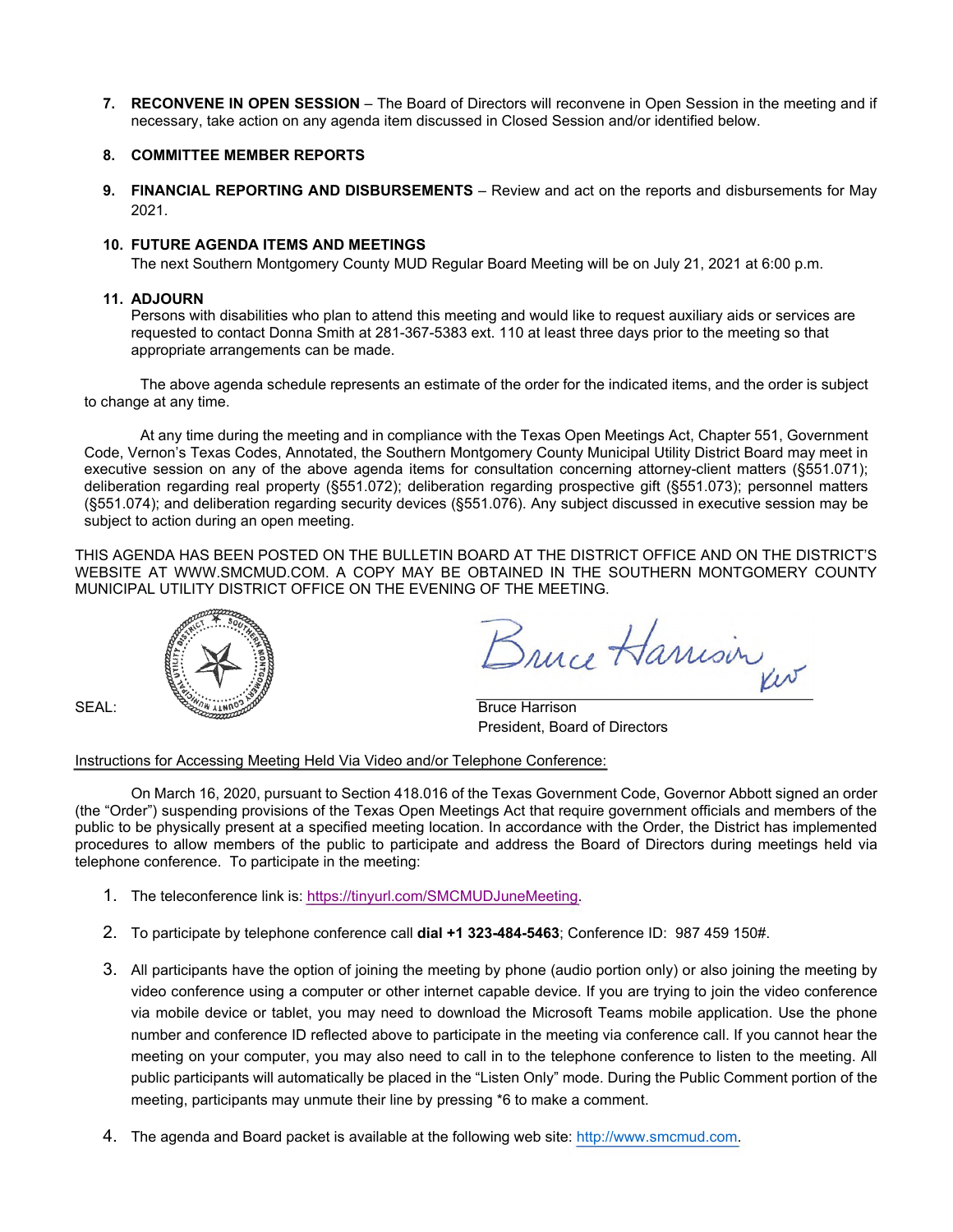Notice is hereby given to all interested parties that a Regular Meeting of the Board of Directors of the captioned District will hold a public meeting by **video and/or telephone conference call, at 6:00 p.m. on Wednesday, July 21, 2021.** Members of the public may access the meeting by following the instructions listed at the **bottom of this notice.**

At this meeting the Board will discuss and act upon the following matters:

**1. CALL TO ORDER** - Execution of Certificate as to Posting of Notice of Meeting

#### **2. INVOCATION**

#### **3. PLEDGE OF ALLEGIANCE**

- **4. PUBLIC COMMENTS**  *This provides an opportunity for citizens to comment on non-agenda items in advance of regular business of the Board. Comments shall be limited to three (3) minutes per person. By state law, comments by the Board members on any item not on the agenda shall be limited to: a) Statements of specific factual information given in response to any inquiry, b) A recitation of existing policy in response to an inquiry or c) A proposal to place the subject on the agenda for a future meeting.*
- **5. REGULAR AGENDA** The agenda consists of items requiring individual consideration by the Board of Directors. **A.** Receive Report from Best Trash and Address Customer Inquiries/Complaints (if necessary)
	- **B.** Minutes of the June 23, 2021 Regular Meeting
	- **C.** Sheriff's Report
	- **D.** District Operator's Report
	- **E.** District Engineer's Report
		- i. Commitment No. 271R3\_24400 Interstate 45\_Grace Church (Redevelopment)
		- ii. Commitment No. 1148 26610 Oak Ridge Drive Oak Ridge Office Building
		- iii. Cathedral Lakes and Spring Hill Waterline Improvements Pay Estimate No. 2 and Final
	- **F.** Administrative and Customer Service Report
	- **G.** General Manager's Report
	- **H.** Consider Approval of the WWTP Preliminary Budget for Fiscal Year 2021-2022 and Submission to Conroe Independent School District and the City of Oak Ridge North by August 1, 2021
- **6. EXECUTIVE SESSION** As deemed necessary, the Board of Directors will adjourn to Closed Session to consider the following items; however, the Board of Directors reserves the right to adjourn to Closed Session at any time during the course of the meeting as allowed by law.
	- **A.** Discussion regarding items identified elsewhere on the agenda pursuant to Texas Government Code Sections 551.071 (Consultation with Attorney), 551.072 (Real Property), 551.073 (Prospective Gifts), 551.074 (Personnel Matters), or 551.076 (Security Devices), as applicable.
		- i. 551.089 Deliberation regarding security devices and audits
- **7. RECONVENE IN OPEN SESSION** The Board of Directors will reconvene in Open Session in the meeting and if necessary, take action on any agenda item discussed in Closed Session and/or identified below.

#### **8. COMMITTEE MEMBER REPORTS**

**9. FINANCIAL REPORTING AND DISBURSEMENTS** – Review and act on the reports and disbursements for June 2021.

#### **10. FUTURE AGENDA ITEMS AND MEETINGS**

The next Southern Montgomery County MUD Regular Board Meeting will be on August 18, 2021 at 6:00 p.m.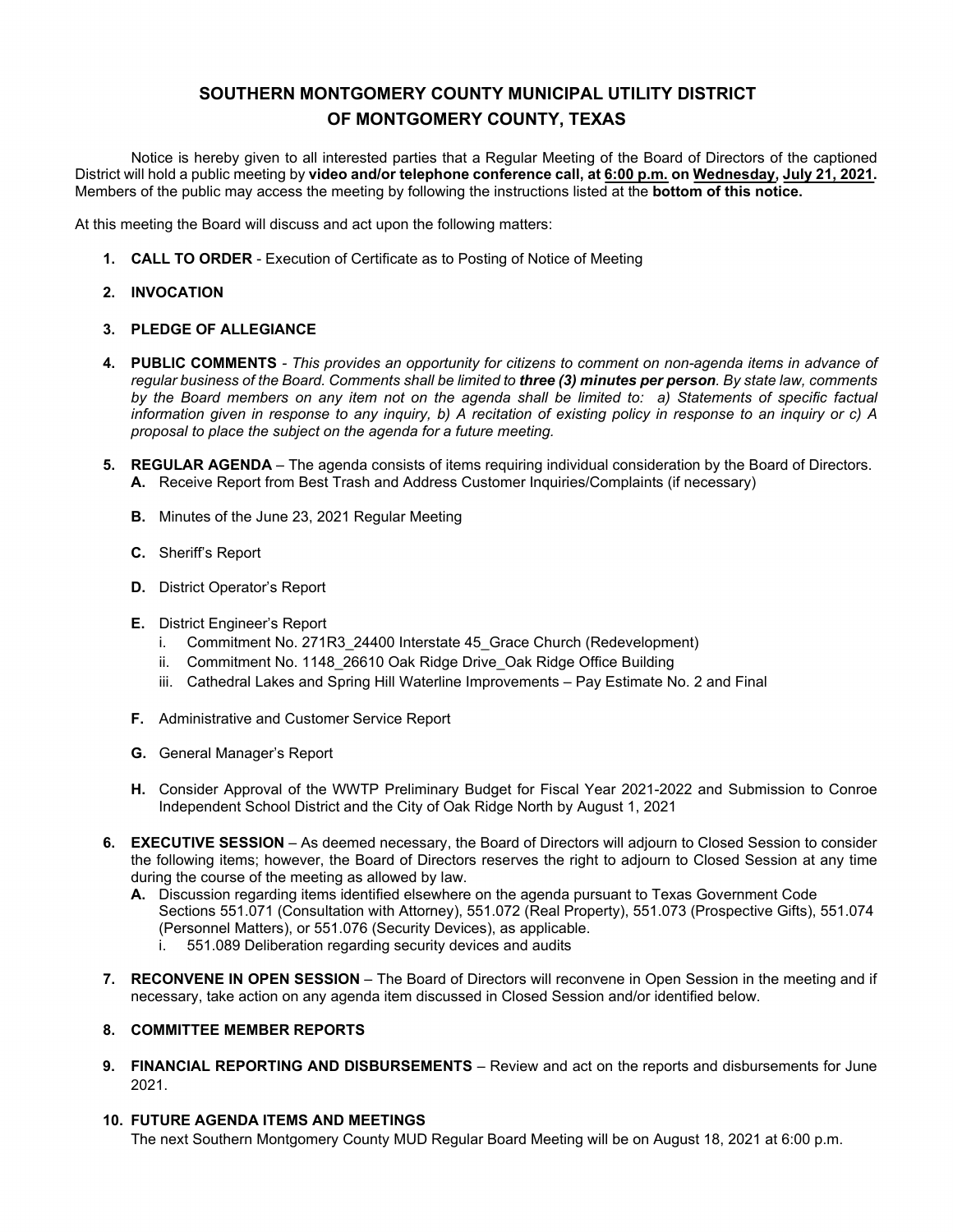#### **11. ADJOURN**

Persons with disabilities who plan to attend this meeting and would like to request auxiliary aids or services are requested to contact Donna Smith at 281-367-5383 ext. 110 at least three days prior to the meeting so that appropriate arrangements can be made.

The above agenda schedule represents an estimate of the order for the indicated items, and the order is subject to change at any time.

At any time during the meeting and in compliance with the Texas Open Meetings Act, Chapter 551, Government Code, Vernon's Texas Codes, Annotated, the Southern Montgomery County Municipal Utility District Board may meet in executive session on any of the above agenda items for consultation concerning attorney-client matters (§551.071); deliberation regarding real property (§551.072); deliberation regarding prospective gift (§551.073); personnel matters (§551.074); and deliberation regarding security devices (§551.076). Any subject discussed in executive session may be subject to action during an open meeting.

THIS AGENDA HAS BEEN POSTED ON THE BULLETIN BOARD AT THE DISTRICT OFFICE AND ON THE DISTRICT'S WEBSITE AT [WWW.SMCMUD.COM.](http://www.smcmud.com/) A COPY MAY BE OBTAINED IN THE SOUTHERN MONTGOMERY COUNTY MUNICIPAL UTILITY DISTRICT OFFICE ON THE EVENING OF THE MEETING.



Snuce Harrison

President, Board of Directors

Instructions for Accessing Meeting Held Via Video and/or Telephone Conference:

- 1. The teleconference link is: [https://tinyurl.com/SMCMUDJulyMeeting.](https://tinyurl.com/SMCMUDJulyMeeting)
- 2. To participate by telephone conference call **dial +1 323-484-5463**; Conference ID: 521 538 821#.
- 3. All participants have the option of joining the meeting by phone (audio portion only) or also joining the meeting by video conference using a computer or other internet capable device. If you are trying to join the video conference via mobile device or tablet, you may need to download the Microsoft Teams mobile application. Use the phone number and conference ID reflected above to participate in the meeting via conference call. If you cannot hear the meeting on your computer, you may also need to call in to the telephone conference to listen to the meeting. All public participants will automatically be placed in the "Listen Only" mode. During the Public Comment portion of the meeting, participants may unmute their line by pressing \*6 to make a comment.
- 4. The agenda and Board packet is available at the following web site: [http://www.smcmud.com.](http://www.smcmud.com/)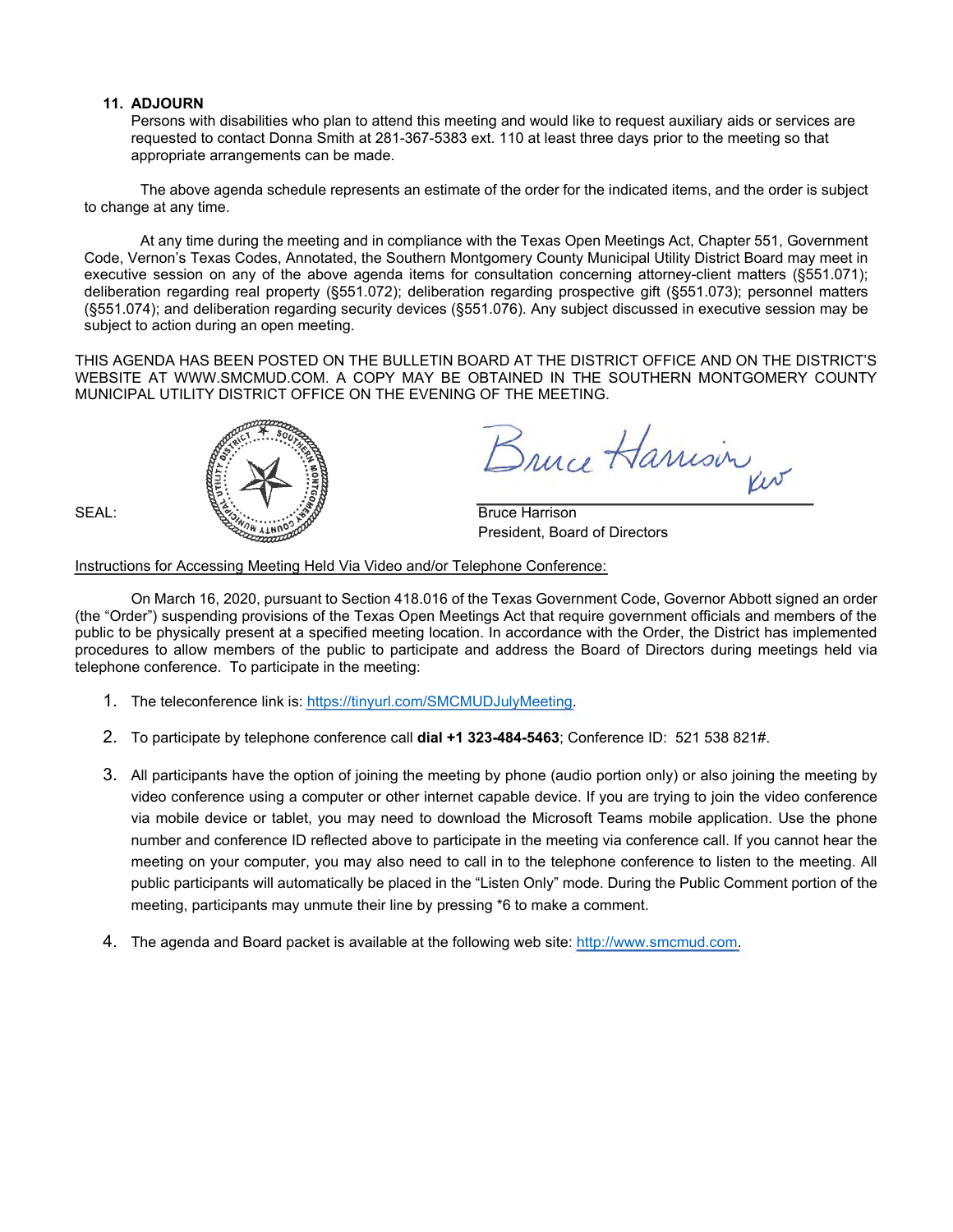Notice is hereby given to all interested parties that a Regular Meeting of the Board of Directors of the captioned District will hold a public meeting by **video and/or telephone conference call, at 6:00 p.m. on Wednesday, August 18, 2021.** Members of the public may access the meeting by following the instructions listed at the **bottom of this notice.**

At this meeting the Board will discuss and act upon the following matters:

**1. CALL TO ORDER** - Execution of Certificate as to Posting of Notice of Meeting

#### **2. INVOCATION**

#### **3. PLEDGE OF ALLEGIANCE**

- **4. PUBLIC COMMENTS**  *This provides an opportunity for citizens to comment on non-agenda items in advance of regular business of the Board. Comments shall be limited to three (3) minutes per person. By state law, comments by the Board members on any item not on the agenda shall be limited to: a) Statements of specific factual information given in response to any inquiry, b) A recitation of existing policy in response to an inquiry or c) A proposal to place the subject on the agenda for a future meeting.*
- **5. REGULAR AGENDA** The agenda consists of items requiring individual consideration by the Board of Directors. **A.** Review Tax Rates and Authorize Publication of Necessary Notices
	- **B.** Resolution (1) Finding District to be Low Tax Rate, Developed, Developing, or Developed District in a Declared Disaster Area, (2) Calling Public Hearing on 2021 Tax Rate and (3) Authorizing Tax Assessor-Collector to Prepare and Publish Notice of the Public Hearing
	- **C.** Minutes of the July 21, 2021 Regular Meeting
	- **D.** Sheriff's Report
	- **E.** District Operator's Report
	- **F.** District Engineer's Report
		- i. Commitment No. 1148 26610 Oak Ridge Drive Oak Ridge Office Building
		- ii. Water Plant No. 1 Water Well No. 1 Rehabilitation Pay Application No. 2 and FINAL
	- **G.** Administrative and Customer Service Report i. Write-Offs
	- **H.** General Manager's Report
		- i. Update on Commitment No. 324 25511 Budde Road Brownstone Office Park
		- Discuss and take any action required to address manhole at 519 Spring Pines Drive
	- **I.** TMLIRP Property and Liability Insurance Renewal
	- **J.** Review Draft of the Systems Budget for Fiscal Year 2021-2022
- **6. EXECUTIVE SESSION** As deemed necessary, the Board of Directors will adjourn to Closed Session to consider the following items; however, the Board of Directors reserves the right to adjourn to Closed Session at any time during the course of the meeting as allowed by law.
	- **A.** Discussion regarding items identified elsewhere on the agenda pursuant to Texas Government Code Sections 551.071 (Consultation with Attorney), 551.072 (Real Property), 551.073 (Prospective Gifts), 551.074 (Personnel Matters), or 551.076 (Security Devices), as applicable.
		- i. 551.089 Deliberation regarding security devices and audits
		- ii. 551.074 Discuss personnel matters
- **7. RECONVENE IN OPEN SESSION** The Board of Directors will reconvene in Open Session in the meeting and if necessary, take action on any agenda item discussed in Closed Session and/or identified below.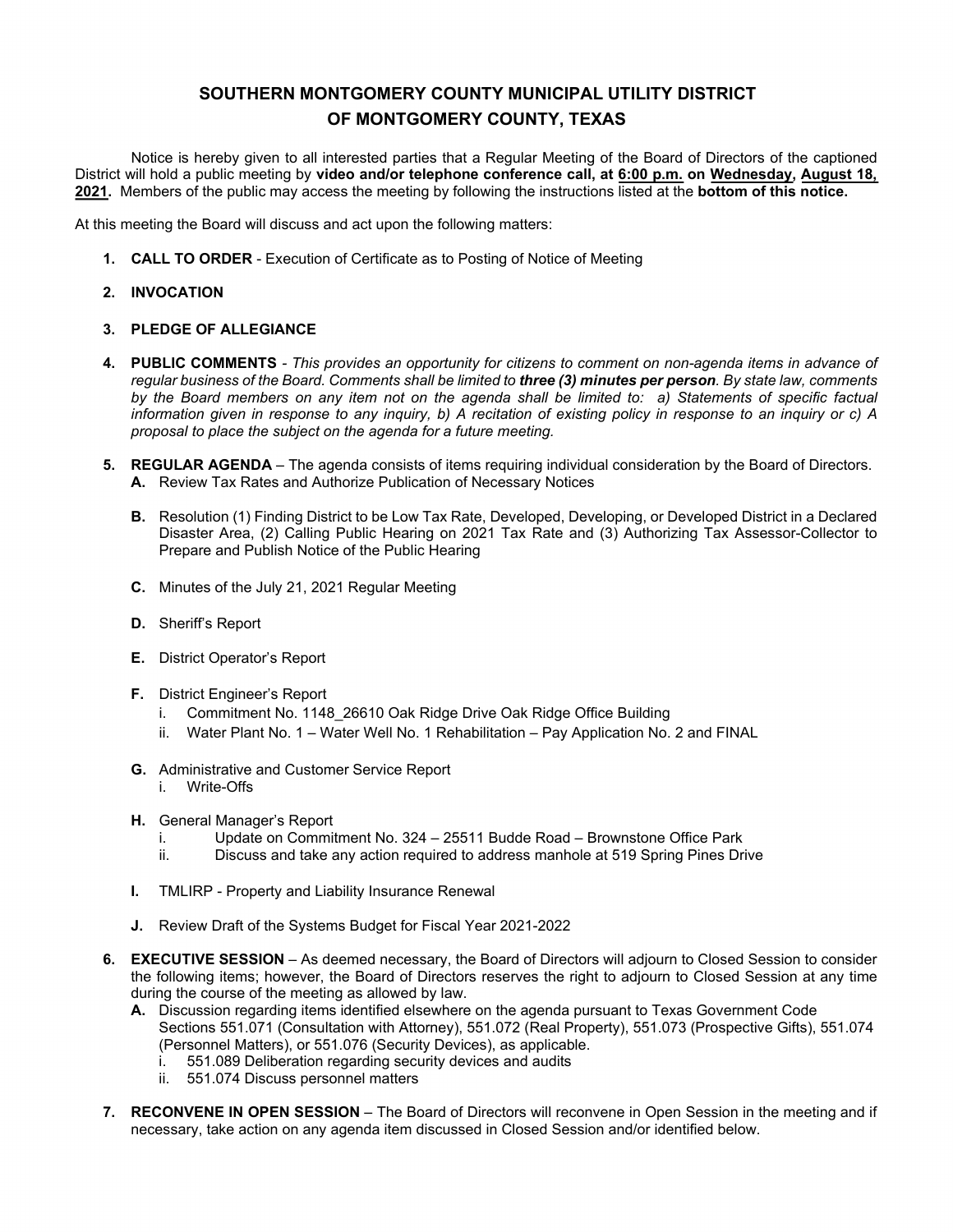**9. FINANCIAL REPORTING AND DISBURSEMENTS** – Review and act on the reports and disbursements for July 2021.

#### **10. FUTURE AGENDA ITEMS AND MEETINGS**

The next Southern Montgomery County MUD Special Board Meeting will be on September 1, 2021 at 6:00 p.m. and Regular Meeting on September 15, 2021 at 6:00 p.m.

#### **11. ADJOURN**

Persons with disabilities who plan to attend this meeting and would like to request auxiliary aids or services are requested to contact Donna Smith at 281-367-5383 ext. 110 at least three days prior to the meeting so that appropriate arrangements can be made.

The above agenda schedule represents an estimate of the order for the indicated items, and the order is subject to change at any time.

At any time during the meeting and in compliance with the Texas Open Meetings Act, Chapter 551, Government Code, Vernon's Texas Codes, Annotated, the Southern Montgomery County Municipal Utility District Board may meet in executive session on any of the above agenda items for consultation concerning attorney-client matters (§551.071); deliberation regarding real property (§551.072); deliberation regarding prospective gift (§551.073); personnel matters (§551.074); and deliberation regarding security devices (§551.076). Any subject discussed in executive session may be subject to action during an open meeting.

THIS AGENDA HAS BEEN POSTED ON THE BULLETIN BOARD AT THE DISTRICT OFFICE AND ON THE DISTRICT'S WEBSITE AT [WWW.SMCMUD.COM.](http://www.smcmud.com/) A COPY MAY BE OBTAINED IN THE SOUTHERN MONTGOMERY COUNTY MUNICIPAL UTILITY DISTRICT OFFICE ON THE EVENING OF THE MEETING.



Bruce Harrisin

President, Board of Directors

Instructions for Accessing Meeting Held Via Video and/or Telephone Conference:

- 1. The teleconference link is: [https://tinyurl.com/SMCMUDAugustMeeting.](https://tinyurl.com/SMCMUDAugustMeeting)
- 2. To participate by telephone conference call **dial +1 323-484-5463**; Conference ID: 656 800 264#.
- 3. All participants have the option of joining the meeting by phone (audio portion only) or also joining the meeting by video conference using a computer or other internet capable device. If you are trying to join the video conference via mobile device or tablet, you may need to download the Microsoft Teams mobile application. Use the phone number and conference ID reflected above to participate in the meeting via conference call. If you cannot hear the meeting on your computer, you may also need to call in to the telephone conference to listen to the meeting. All public participants will automatically be placed in the "Listen Only" mode. During the Public Comment portion of the meeting, participants may unmute their line by pressing \*6 to make a comment.
- 4. The agenda and Board packet is available at the following web site: [http://www.smcmud.com.](http://www.smcmud.com/)
- 5. Audio and video of the meeting will be recorded.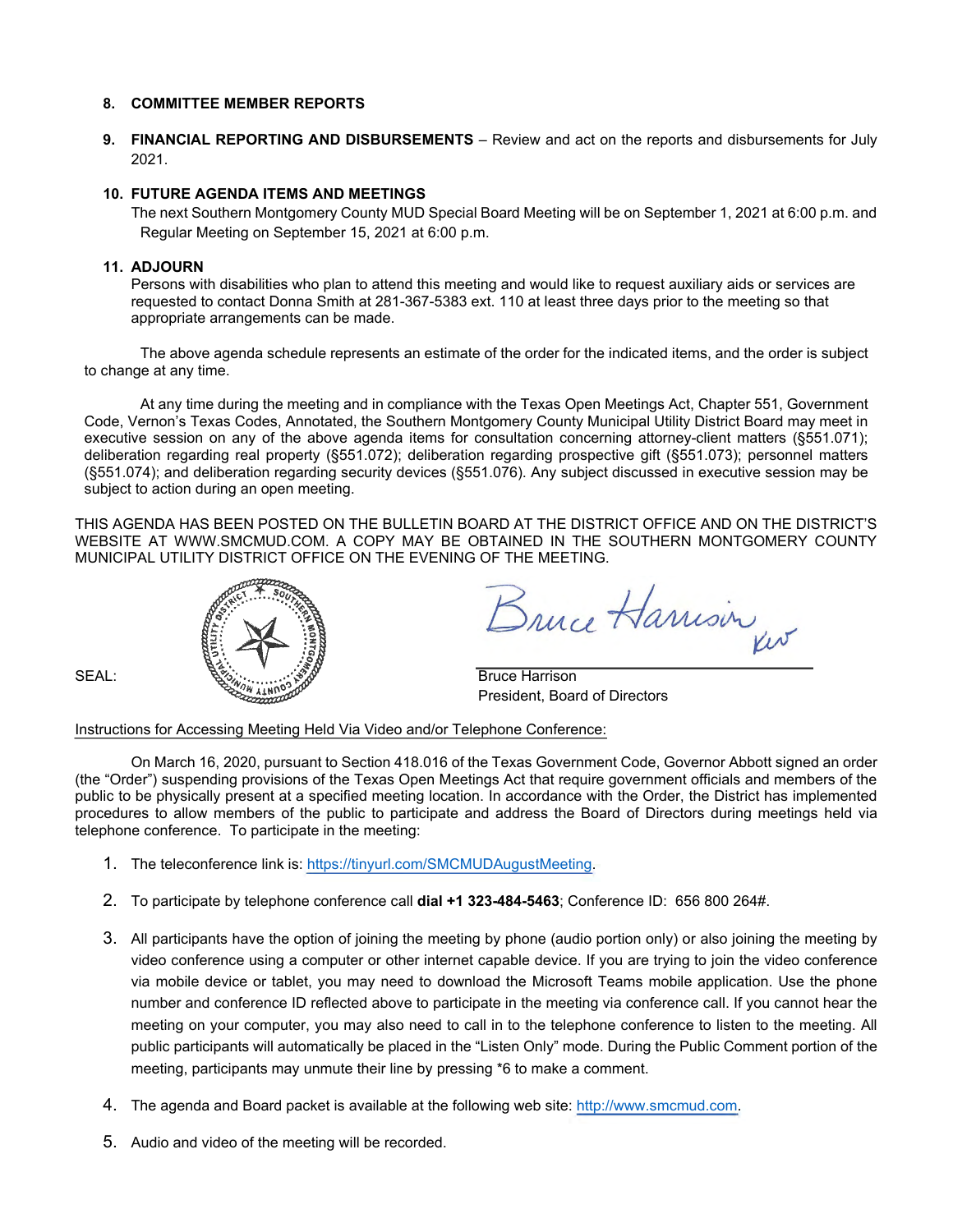In accordance with Chapter 551, TEXAS GOVERNMENT CODE, and Chapters 49 and 54, TEXAS WATER CODE, take notice that the Board of Directors of Southern Montgomery County Municipal Utility District will meet in a **SPECIAL** session, open to the public, at 25212 Interstate 45 at **6:00 P.M.** on **WEDNESDAY** the **1st** day of **September 2021.** 

At this meeting the Board will discuss and act upon the following matters:

- **1. CALL TO ORDER**  Execution of Certificate as to Posting of Notice of Meeting
- **2. INVOCATION**
- **3. PLEDGE OF ALLEGIANCE**
- **4. PUBLIC COMMENTS**  *This provides an opportunity for citizens to comment on non-agenda items in advance of regular business of the Board. Comments shall be limited to three (3) minutes per person. By state law, comments by the Board members on any item not on the agenda shall be limited to: a) Statements of specific factual information given in response to any inquiry, b) A recitation of existing policy in response to an inquiry or c) A proposal to place the subject on the agenda for a future meeting.*
- **5. REGULAR AGENDA** The agenda consists of items requiring individual consideration by the Board of Directors.
	- A. Public Hearing for 2021Tax Rate
	- B. Order Adopting Appraisal Roll and Levying Tax for 2021
	- C. Amendment of Statement of Directors
	- D. Discuss comments related to the FYE2021 Systems and WWTP Operating Budgets
- **6. EXECUTIVE SESSION** As deemed necessary, the Board of Directors will adjourn to Closed Session to consider the following items; however, the Board of Directors reserves the right to adjourn to Closed Session at any time during the course of the meeting as allowed by law.
	- A. Discussion regarding items identified elsewhere on the agenda pursuant to Texas Government Code Sections 551.071 (Consultation with Attorney), 551.072 (Real Property), 551.073 (Prospective Gifts), 551.074 (Personnel Matters), or 551.076 (Security Devices), as applicable.
		- i. 551.089 Deliberation regarding security devices and audits
		- ii. 551.074 Discuss personnel matters
- **7. RECONVENE IN OPEN SESSION** The Board of Directors will reconvene in Open Session in the meeting and if necessary, take action on any agenda item discussed in Closed Session and/or identified below.

# **8. COMMITTEE MEMBER REPORTS**

# **9. FUTURE AGENDA ITEMS AND MEETINGS**

The next Southern Montgomery County MUD Regular Meeting will take place on September 15, 2021 at 6:00 p.m.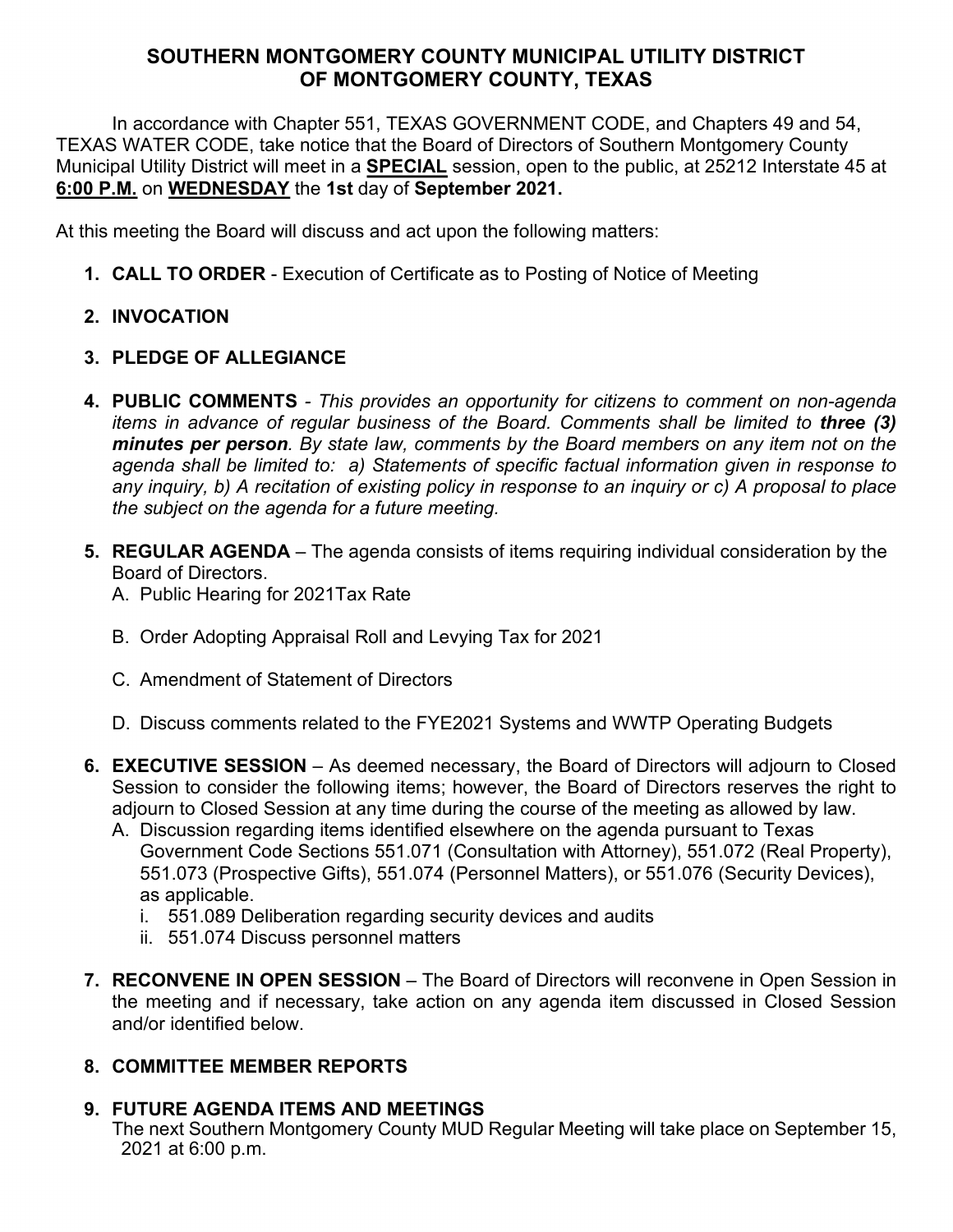## **10.ADJOURN**

Persons with disabilities who plan to attend this meeting and would like to request auxiliary aids or services are requested to contact Donna Smith at 281-367-5383 ext. 110 at least three days prior to the meeting so that appropriate arrangements can be made.

The above agenda schedule represents an estimate of the order for the indicated items, and the order is subject to change at any time.

At any time during the meeting and in compliance with the Texas Open Meetings Act, Chapter 551, Government Code, Vernon's Texas Codes, Annotated, the Southern Montgomery County Municipal Utility District Board may meet in executive session on any of the above agenda items for consultation concerning attorney-client matters (§551.071); deliberation regarding real property (§551.072); deliberation regarding prospective gift (§551.073); personnel matters (§551.074); and deliberation regarding security devices (§551.076). Any subject discussed in executive session may be subject to action during an open meeting.

THIS AGENDA HAS BEEN POSTED ON THE BULLETIN BOARD AT THE DISTRICT OFFICE AND ON THE DISTRICT'S WEBSITE AT [WWW.SMCMUD.COM.](http://www.smcmud.com/) A COPY MAY BE OBTAINED IN THE SOUTHERN MONTGOMERY COUNTY MUNICIPAL UTILITY DISTRICT OFFICE ON THE EVENING OF THE MEETING.



Bruce Harrison

President, Board of Directors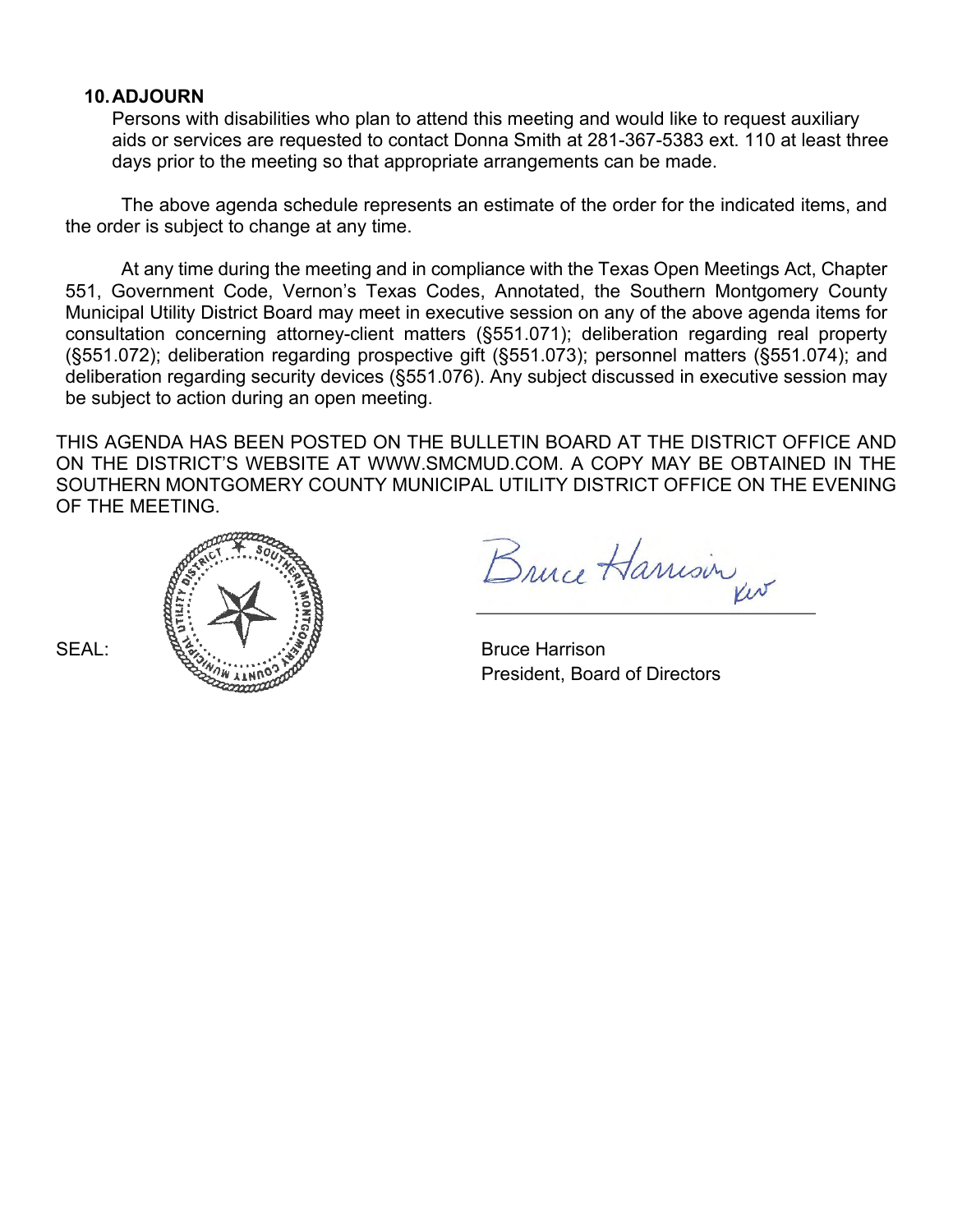In accordance with Chapter 551, TEXAS GOVERNMENT CODE, and Chapters 49 and 54, TEXAS WATER CODE, take notice that the Board of Directors of Southern Montgomery County Municipal Utility District will meet in a regular session, open to the public, at **25212 Interstate 45**, **SPRING, TEXAS** at **6:00 P.M.** on **Wednesday** the **15th** day of **September 2021.**

At this meeting the Board will discuss and act upon the following matters:

**1. CALL TO ORDER** - Execution of Certificate as to Posting of Notice of Meeting

### **2. INVOCATION**

### **3. PLEDGE OF ALLEGIANCE**

- **4. PUBLIC COMMENTS**  *This provides an opportunity for citizens to comment on non-agenda items in advance of regular business of the Board. Comments shall be limited to three (3) minutes per person. By state law, comments by the Board members on any item not on the agenda shall be limited to: a) Statements of specific factual information given in response to any inquiry, b) A recitation of existing policy in response to an inquiry or c) A proposal to place the subject on the agenda for a future meeting.*
- **5. REGULAR AGENDA** The agenda consists of items requiring individual consideration by the Board of Directors.
	- **A.** Minutes of the August 18, 2021 Regular Meeting
	- **B.** Woodlands Gate Discussion regarding District Owned Property
	- **C.** Engage Auditor for Fiscal Year Ending September 30, 2021
	- **D.** Sheriff's Report
	- **E.** Consider Second Amended and Restated Interlocal Cooperation Agreement with Montgomery **County**
	- **F.** District Operator's Report
	- **G.** District Engineer's Report
		- i. Commitment No. 225R1 26215 Oak Ridge Drive Redevelopment Pearland Animal Clinic
		- ii. Commitment No. 1150R 25503 Oakhurst Redevelopment Office Building and Drive
		- iii. Commitment No. 271R4 24400 Interstate 45 North Grace International (GI) Building
	- **H.** Administrative and Customer Service Report
	- **I.** General Manager's Report
		- i. Discuss and take any action required to address manhole at 519 Spring Pines Drive
	- **J.** Utility Capacity Reservation Requests BGE (Cathedral Lakes Development) Tract I (200 Apartment Units) and Tract II (840 Apartment Units)
	- **K.** Resolution Adopting Operating Budget for Fiscal Year Ending September 31, 2022
	- **L.** Update Tax Code *§* 26.18 Compliance
	- **M.** Petition to the City of Houston for Addition of Land (Church Project)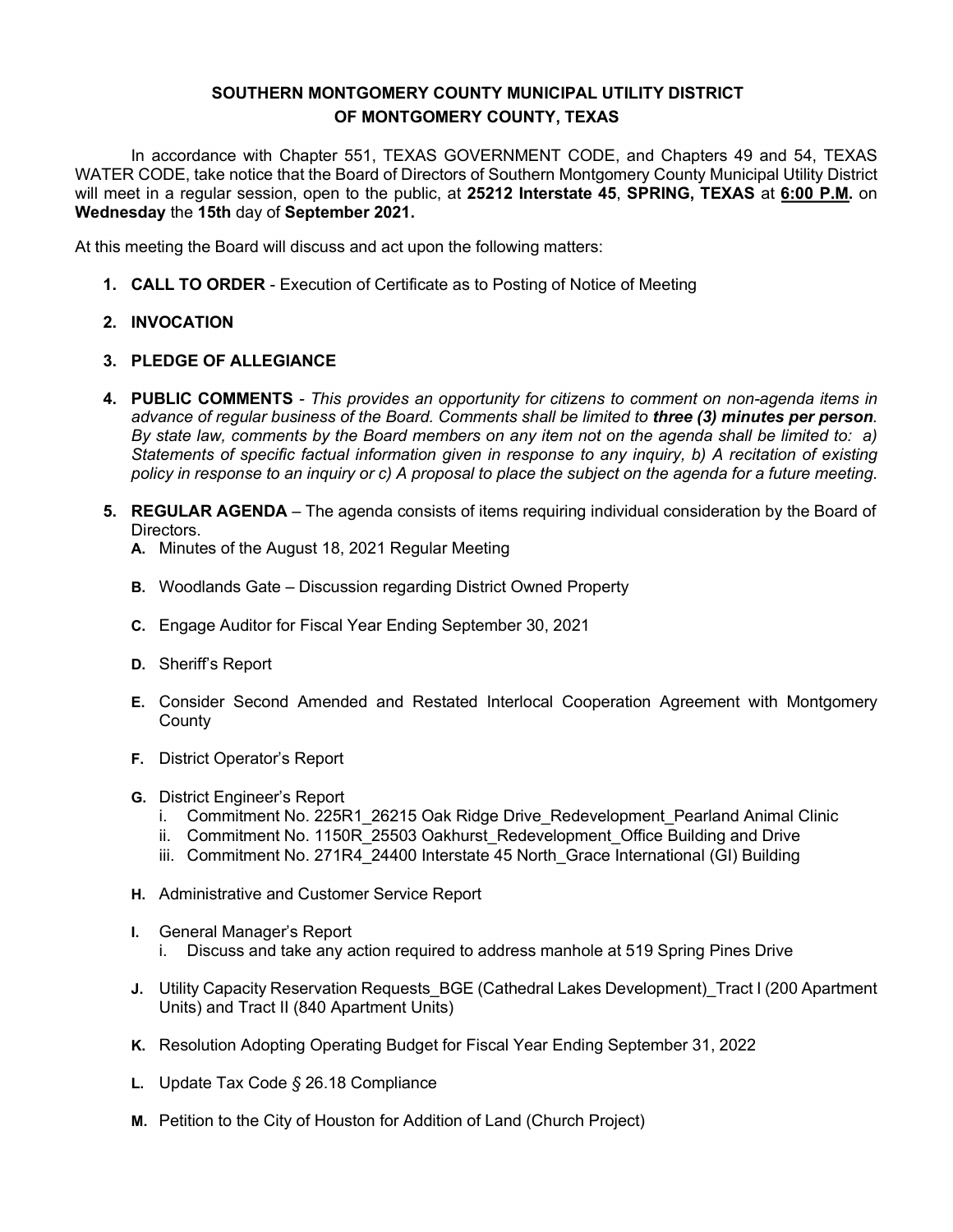- **6. EXECUTIVE SESSION** As deemed necessary, the Board of Directors will adjourn to Closed Session to consider the following items; however, the Board of Directors reserves the right to adjourn to Closed Session at any time during the course of the meeting as allowed by law.
	- **A.** Discussion regarding items identified elsewhere on the agenda pursuant to Texas Government Code Sections 551.071 (Consultation with Attorney), 551.072 (Real Property), 551.073 (Prospective Gifts), 551.074 (Personnel Matters), or 551.076 (Security Devices), as applicable.
		- i. 551.089 Deliberation regarding security devices and audits
		- ii. 551.074 Personnel matters
- **7. RECONVENE IN OPEN SESSION** The Board of Directors will reconvene in Open Session in the meeting and if necessary, take action on any agenda item discussed in Closed Session and/or identified below.

**9. FINANCIAL REPORTING AND DISBURSEMENTS** – Review and act on the reports and disbursements for August 2021.

#### **10. FUTURE AGENDA ITEMS AND MEETINGS**

The next Southern Montgomery County MUD Regular Meeting will be on October 20, 2021 at 6:00 p.m.

#### **11. ADJOURN**

Persons with disabilities who plan to attend this meeting and would like to request auxiliary aids or services are requested to contact Donna Smith at 281-367-5383 ext. 110 at least three days prior to the meeting so that appropriate arrangements can be made.

The above agenda schedule represents an estimate of the order for the indicated items, and the order is subject to change at any time.

At any time during the meeting and in compliance with the Texas Open Meetings Act, Chapter 551, Government Code, Vernon's Texas Codes, Annotated, the Southern Montgomery County Municipal Utility District Board may meet in executive session on any of the above agenda items for consultation concerning attorney-client matters (§551.071); deliberation regarding real property (§551.072); deliberation regarding prospective gift (§551.073); personnel matters (§551.074); and deliberation regarding security devices (§551.076). Any subject discussed in executive session may be subject to action during an open meeting.

THIS AGENDA HAS BEEN POSTED ON THE BULLETIN BOARD AT THE DISTRICT OFFICE AND ON THE DISTRICT'S WEBSITE AT [WWW.SMCMUD.COM.](http://www.smcmud.com/) A COPY MAY BE OBTAINED IN THE SOUTHERN MONTGOMERY COUNTY MUNICIPAL UTILITY DISTRICT OFFICE ON THE EVENING OF THE MEETING.



Bruce Harrisin

Bruce Harrison President, Board of Directors

**SEAL**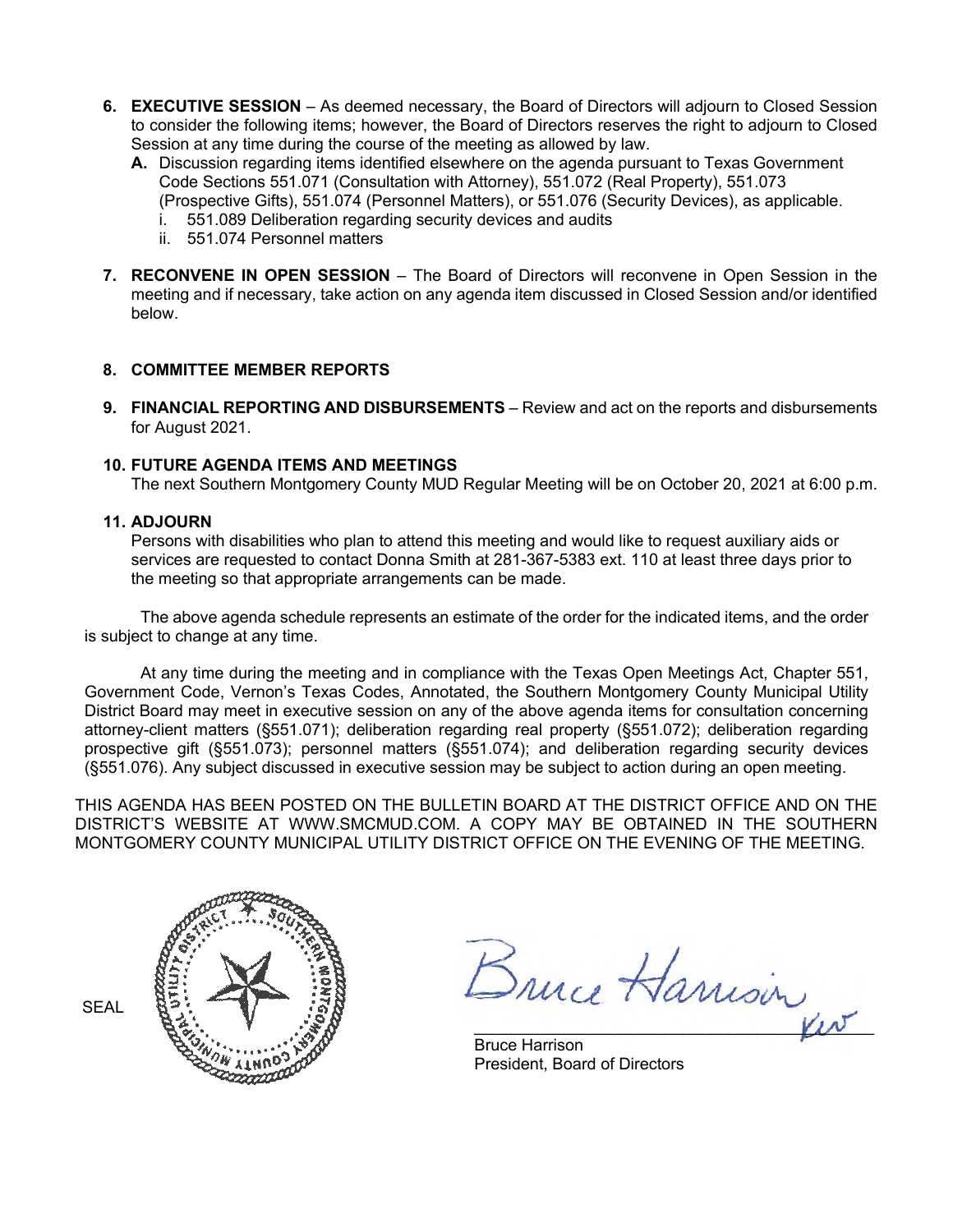In accordance with Chapter 551, TEXAS GOVERNMENT CODE, and Chapters 49 and 54, TEXAS WATER CODE, take notice that the Board of Directors of Southern Montgomery County Municipal Utility District will meet in a regular session, open to the public, at **25212 Interstate 45**, **SPRING, TEXAS** at **6:00 P.M.** on **Wednesday** the **20th** day of **October 2021.**

At this meeting the Board will discuss and act upon the following matters:

**1. CALL TO ORDER** - Execution of Certificate as to Posting of Notice of Meeting

### **2. INVOCATION**

### **3. PLEDGE OF ALLEGIANCE**

**4. PUBLIC COMMENTS** *- This provides an opportunity for citizens to comment on non-agenda items in advance of regular business of the Board. Comments shall be limited to three (3) minutes per person. By state law, comments by the Board members on any item not on the agenda shall be limited to: a) Statements of specific factual information given in response to any inquiry, b) A recitation of existing policy in response to an inquiry or c) A proposal to place the subject on the agenda for a future meeting.*

#### **5. BRIEFINGS AND PRESENTATIONS** A. Solid Waste Collection Report from Best Trash

- **6. REGULAR AGENDA** The agenda consists of items requiring individual consideration by the Board of Directors.
	- **A.** Non-Compliance Hearing 25602 Yellow Pine
	- **B.** Discuss the Need for an Interlocal Agreement with the City of Oak Ridge North
	- **C.** Minutes of the September 1, 2021 Special Meeting
	- **D.** Minutes of the September 15, 2021 Regular Meeting
	- **E.** Sheriff's Report
	- **F.** District Operator's Report i. In-house Valve Survey Findings
	- **G.** District Engineer's Report i. Commitment No. 1149 24868 Interstate 45 Oakhurst Food Park
	- **H.** Administrative and Customer Service Report
		- i. Lawn Ranger Contract Renewal
	- **I.** Compliance and Safety Report
	- **J.** General Manager's Report
		- i. Utility Capacity Reservation Requests BGE (Cathedral Lakes Development) -Tract I (192 Apartment Units) and Tract II (812 Apartment Units)
		- ii. Agreement with MCB Technologies for Network and Security Services Managed Care
		- iii. CoAdvantage 401K Eligibility List of Modifications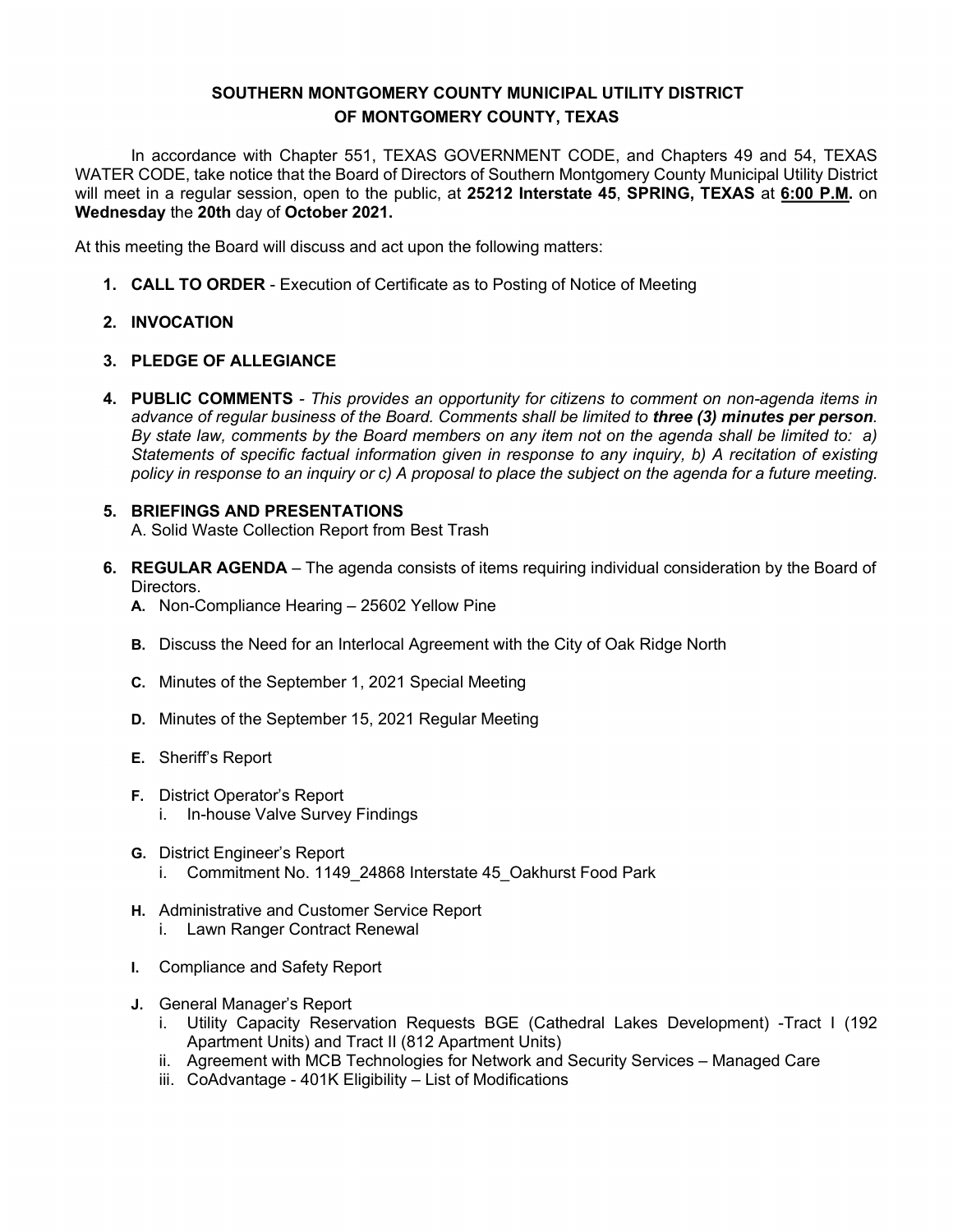- iv. Updated Service Agreement with M. Marlon Ivy & Associates, Inc. (MMIA) for Operational Support Services
- v. Rate Order Revisions
- **7. EXECUTIVE SESSION** As deemed necessary, the Board of Directors will adjourn to Closed Session to consider the following items; however, the Board of Directors reserves the right to adjourn to Closed Session at any time during the course of the meeting as allowed by law.
	- A. Discussion regarding items identified elsewhere on the agenda pursuant to Texas Government Code Sections 551.071 (Consultation with Attorney), 551.072 (Real Property), 551.073
		- (Prospective Gifts), 551.074 (Personnel Matters), or 551.076 (Security Devices), as applicable. i. 551.072 Real Property Discussion – Woodlands Gate Discussion regarding District Owned **Property**
		- ii. 551.076 Security Devices AWIA Compliance Emergency Response Plan
- **8. RECONVENE IN OPEN SESSION** The Board of Directors will reconvene in Open Session in the meeting and if necessary, take action on any agenda item discussed in Closed Session and/or identified below.

**10. FINANCIAL REPORTING AND DISBURSEMENTS** – Review and act on the reports and disbursements.

## **11. FUTURE AGENDA ITEMS AND MEETINGS**

The next Southern Montgomery County MUD Regular Meeting will be on November 17, 2021 at 6:00 p.m.

### **12. ADJOURN**

Persons with disabilities who plan to attend this meeting and would like to request auxiliary aids or services are requested to contact Donna Smith at 281-367-5383 ext. 110 at least three days prior to the meeting so that appropriate arrangements can be made.

The above agenda schedule represents an estimate of the order for the indicated items, and the order is subject to change at any time.

At any time during the meeting and in compliance with the Texas Open Meetings Act, Chapter 551, Government Code, Vernon's Texas Codes, Annotated, the Southern Montgomery County Municipal Utility District Board may meet in executive session on any of the above agenda items for consultation concerning attorney-client matters (§551.071); deliberation regarding real property (§551.072); deliberation regarding prospective gift (§551.073); personnel matters (§551.074); and deliberation regarding security devices (§551.076). Any subject discussed in executive session may be subject to action during an open meeting.

THIS AGENDA HAS BEEN POSTED ON THE BULLETIN BOARD AT THE DISTRICT OFFICE AND ON THE DISTRICT'S WEBSITE AT [WWW.SMCMUD.COM.](http://www.smcmud.com/) A COPY MAY BE OBTAINED IN THE SOUTHERN MONTGOMERY COUNTY MUNICIPAL UTILITY DISTRICT OFFICE ON THE EVENING OF THE MEETING.

SEAL



Bruce Harrison

Bruce Harrison President, Board of Directors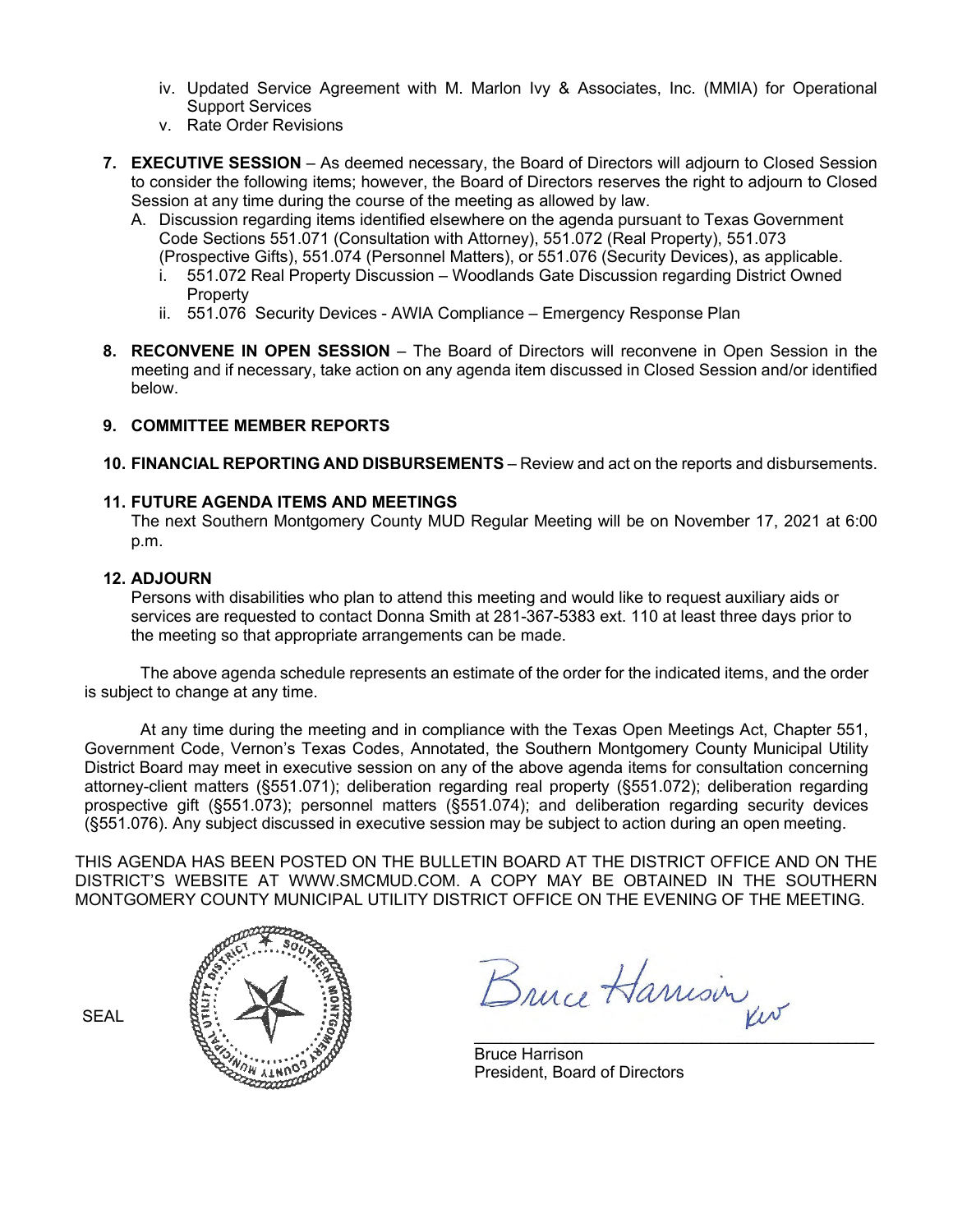In accordance with Chapter 551, TEXAS GOVERNMENT CODE, and Chapters 49 and 54, TEXAS WATER CODE, take notice that the Board of Directors of Southern Montgomery County Municipal Utility District will meet in a regular session, open to the public, at **25212 Interstate 45**, **SPRING, TEXAS** at **6:00 P.M.** on **Wednesday** the **17th** day of **November 2021.**

At this meeting the Board will discuss and act upon the following matters:

**1. CALL TO ORDER** - Execution of Certificate as to Posting of Notice of Meeting

## **2. INVOCATION**

## **3. PLEDGE OF ALLEGIANCE**

**4. PUBLIC COMMENTS** *- This provides an opportunity for citizens to comment on non-agenda items in advance of regular business of the Board. Comments shall be limited to three (3) minutes per person. By state law, comments by the Board members on any item not on the agenda shall be limited to: a) Statements of specific factual information given in response to any inquiry, b) A recitation of existing policy in response to an inquiry or c) A proposal to place the subject on the agenda for a future meeting.*

## **5. BRIEFINGS AND PRESENTATIONS**

- **A.** Cathedral Lakes Development Receive Update
- **6. REGULAR AGENDA** The agenda consists of items requiring individual consideration by the Board of Directors.
	- **A.** Cathedral Lakes Development
		- i. Cathedral Lakes Development Update Any Related Action
		- ii. Cathedral Lakes Development Utility Capacity Reservation Requests for BGE/AHS Residential LLC – Tract 1 (192 Apartment Units) and Tract II (812 Apartment Units)
		- iii. Cathedral Lakes Development Estoppel Certificate for AHS Residential LLC
		- iv. Cathedral Lakes Development Well
		- v. Commitment No. 271R4 Grace International (GI) and Office Buildings 24400 Interstate 45
	- **B.** Minutes of the October 20, 2021 Regular Meeting
	- **C.** Sheriff's Report
	- **D.** District Operator's Report
		- i. Procurement of Budgeted Vacuum Trailer
		- ii. Emergency Repair to Bar Screen at WWTP
	- **E.** District Engineer's Report
		- i. Commitment No. 375 Nursery Road Apartments 509 Nursery Road
	- **F.** Administrative and Customer Service Report
		- i. Lawn Ranger Contract Renewal
	- **G.** Compliance and Safety Report
	- **H.** General Manager's Report
		- i. Cyber Liability Coverage TMLIRP
		- ii. Receive Draft of Proposed Updates to Personnel Policy
		- iii. Bookkeeping Services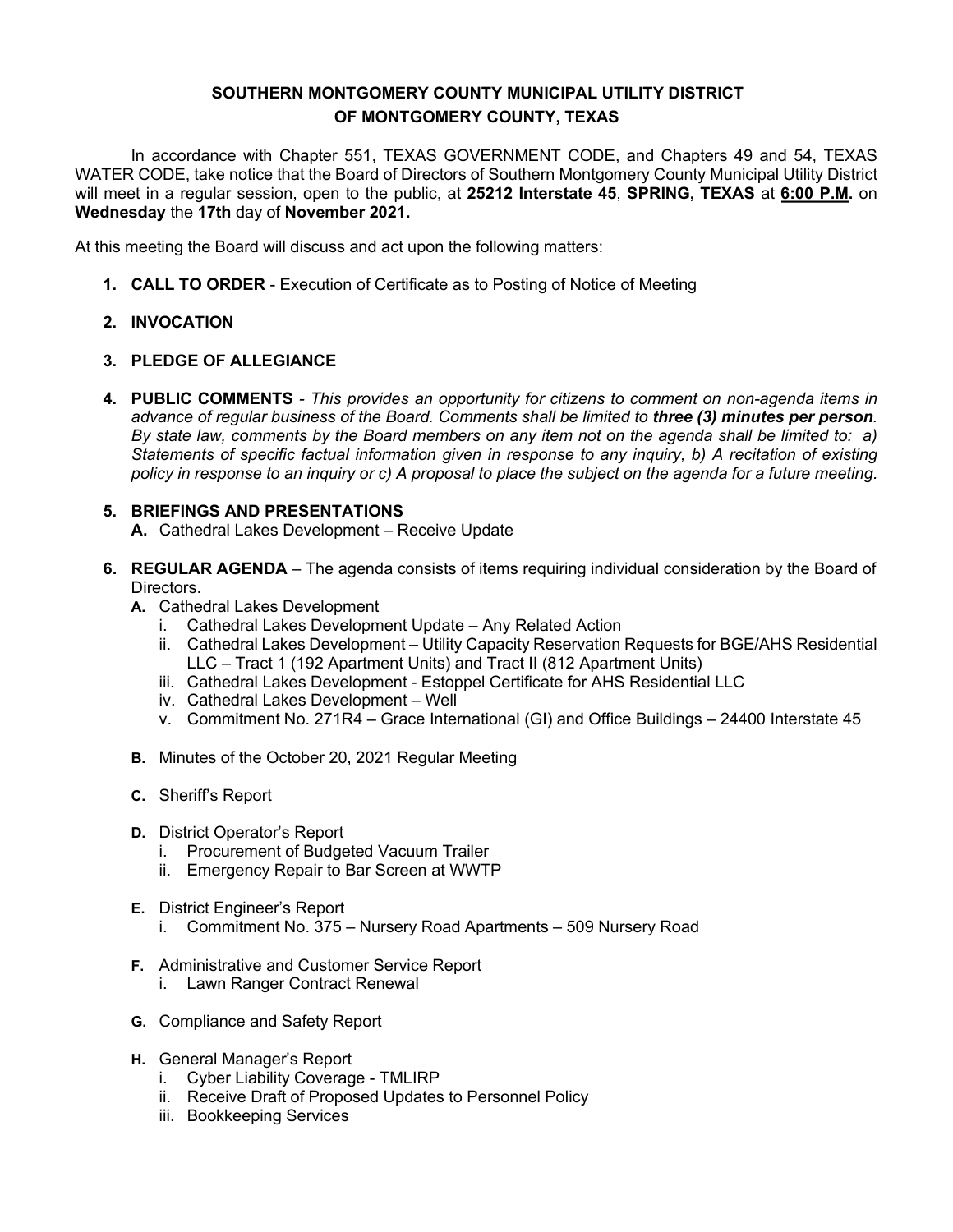- **7. EXECUTIVE SESSION** As deemed necessary, the Board of Directors will adjourn to Closed Session to consider the following items; however, the Board of Directors reserves the right to adjourn to Closed Session at any time during the course of the meeting as allowed by law.
	- **A.** Discussion regarding items identified elsewhere on the agenda pursuant to Texas Government Code Sections 551.071 (Consultation with Attorney), 551.072 (Real Property), 551.073 (Prospective Gifts), 551.074 (Personnel Matters), or 551.076 (Security Devices), as applicable.
- **8. RECONVENE IN OPEN SESSION** The Board of Directors will reconvene in Open Session in the meeting and if necessary, take action on any agenda item discussed in Closed Session and/or identified below.

**A.** Possible Formation of New Committee

**10. FINANCIAL REPORTING AND DISBURSEMENTS** – Review and act on the reports and disbursements.

## **11. FUTURE AGENDA ITEMS AND MEETINGS**

The next Southern Montgomery County MUD Regular Meeting will be on December 15, 2021 at 6:00 p.m.

## **12. ADJOURN**

Persons with disabilities who plan to attend this meeting and would like to request auxiliary aids or services are requested to contact Donna Smith at 281-367-5383 ext. 110 at least three days prior to the meeting so that appropriate arrangements can be made.

The above agenda schedule represents an estimate of the order for the indicated items, and the order is subject to change at any time.

At any time during the meeting and in compliance with the Texas Open Meetings Act, Chapter 551, Government Code, Vernon's Texas Codes, Annotated, the Southern Montgomery County Municipal Utility District Board may meet in executive session on any of the above agenda items for consultation concerning attorney-client matters (§551.071); deliberation regarding real property (§551.072); deliberation regarding prospective gift (§551.073); personnel matters (§551.074); and deliberation regarding security devices (§551.076). Any subject discussed in executive session may be subject to action during an open meeting.

THIS AGENDA HAS BEEN POSTED ON THE BULLETIN BOARD AT THE DISTRICT OFFICE AND ON THE DISTRICT'S WEBSITE AT [WWW.SMCMUD.COM.](http://www.smcmud.com/) A COPY MAY BE OBTAINED IN THE SOUTHERN MONTGOMERY COUNTY MUNICIPAL UTILITY DISTRICT OFFICE ON THE EVENING OF THE MEETING.



Bruce Harrison

Bruce Harrison President, Board of Directors

SEAL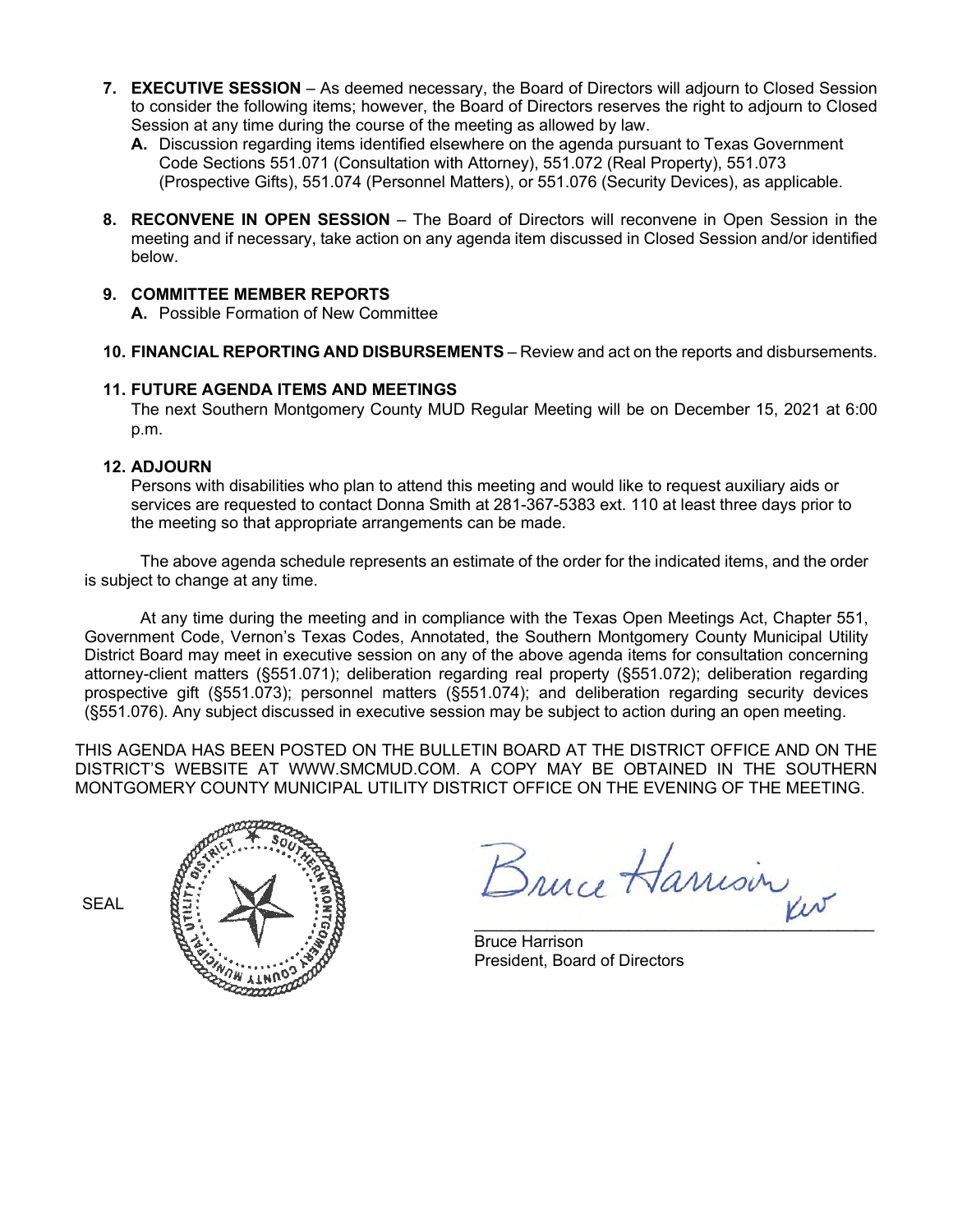In accordance with Chapter 551, TEXAS GOVERNMENT CODE, and Chapters 49 and 54, TEXAS WATER CODE, take notice that the Board of Directors of Southern Montgomery County Municipal Utility District will meet in a regular session, open to the public, at **25212 Interstate 45**, **SPRING, TEXAS** at **6:00 P.M.** on **Wednesday** the **15th** day of **December 2021.**

At this meeting the Board will discuss and act upon the following matters:

- **1. CALL TO ORDER**  Execution of Certificate as to Posting of Notice of Meeting
- **2. INVOCATION**
- **3. PLEDGE OF ALLEGIANCE**
- **4. PUBLIC COMMENTS**  *This provides an opportunity for citizens to comment on non-agenda items in advance of regular business of the Board. Comments shall be limited to three (3) minutes per person. By state law, comments by the Board members on any item not on the agenda shall be limited to: a) Statements of specific factual information given in response to any inquiry, b) A recitation of existing policy in response to an inquiry or c) A proposal to place the subject on the agenda for a future meeting.*
- **5. REGULAR AGENDA** The agenda consists of items requiring individual consideration by the Board of Directors.
	- **A.** Minutes of the November 17, 2021 Regular Meeting
	- **B.** Receive and consider Audit Report for FYE September 30, 2021
	- **C.** Update Tax Code § 26.18 Compliance
	- **D.** Resolution Affirming Review of Investment Policy, Strategies and Objectives and List of Approved Brokers/Dealers
	- **E.** Review of Investments for Compliance with SB 253 (TX Govt Code, Chapter 2270)
	- **F.** Authorize Continuing Disclosure Filing (Due 03/31/2022)
	- **G.** Annexation Request Westridge Business Park (7-Acre Site West of Budde Road and North of Westridge Drive) – Satya Yalamanchili
	- **H.** Grace Community Church Memorandum of Understanding
	- **I.** Sheriff's Report
	- **J.** District Operator's Report
	- **K.** District Engineer's Report
		- i. Commitment No. 49C Spanish Oaks Medical Office 25602 Interstate 45, Building E
		- ii. Proposals for Engineering Fees
	- **L.** Administrative and Customer Service Report i. H&S Janitorial Services LLC Contract
	- **M.** Compliance and Safety Report